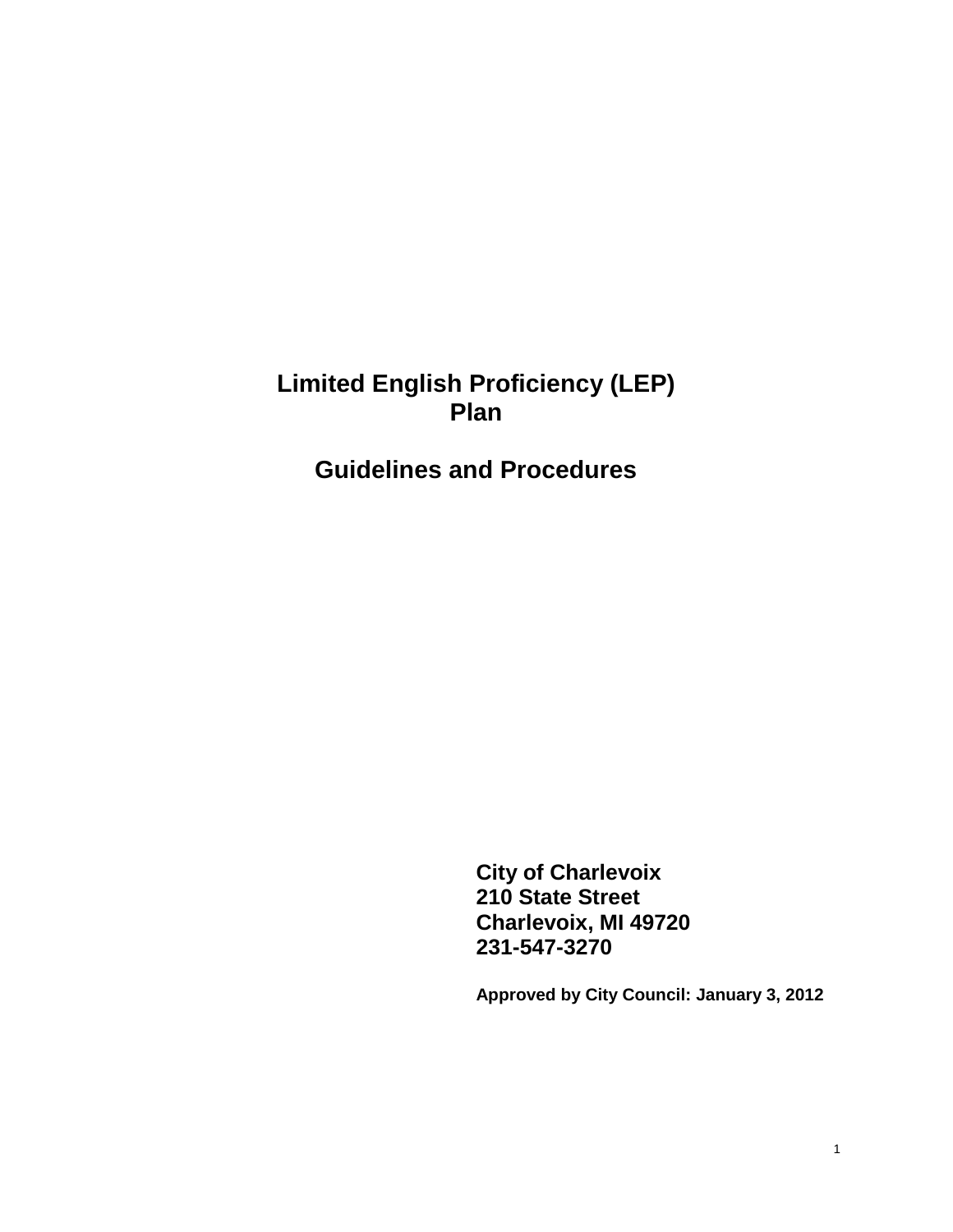## **TABLE OF CONTENTS**

| IMPLEMENTING, MONITORING, AND UPDATING THE PLAN  16 |  |  |  |
|-----------------------------------------------------|--|--|--|
|                                                     |  |  |  |
|                                                     |  |  |  |
|                                                     |  |  |  |
|                                                     |  |  |  |
|                                                     |  |  |  |
|                                                     |  |  |  |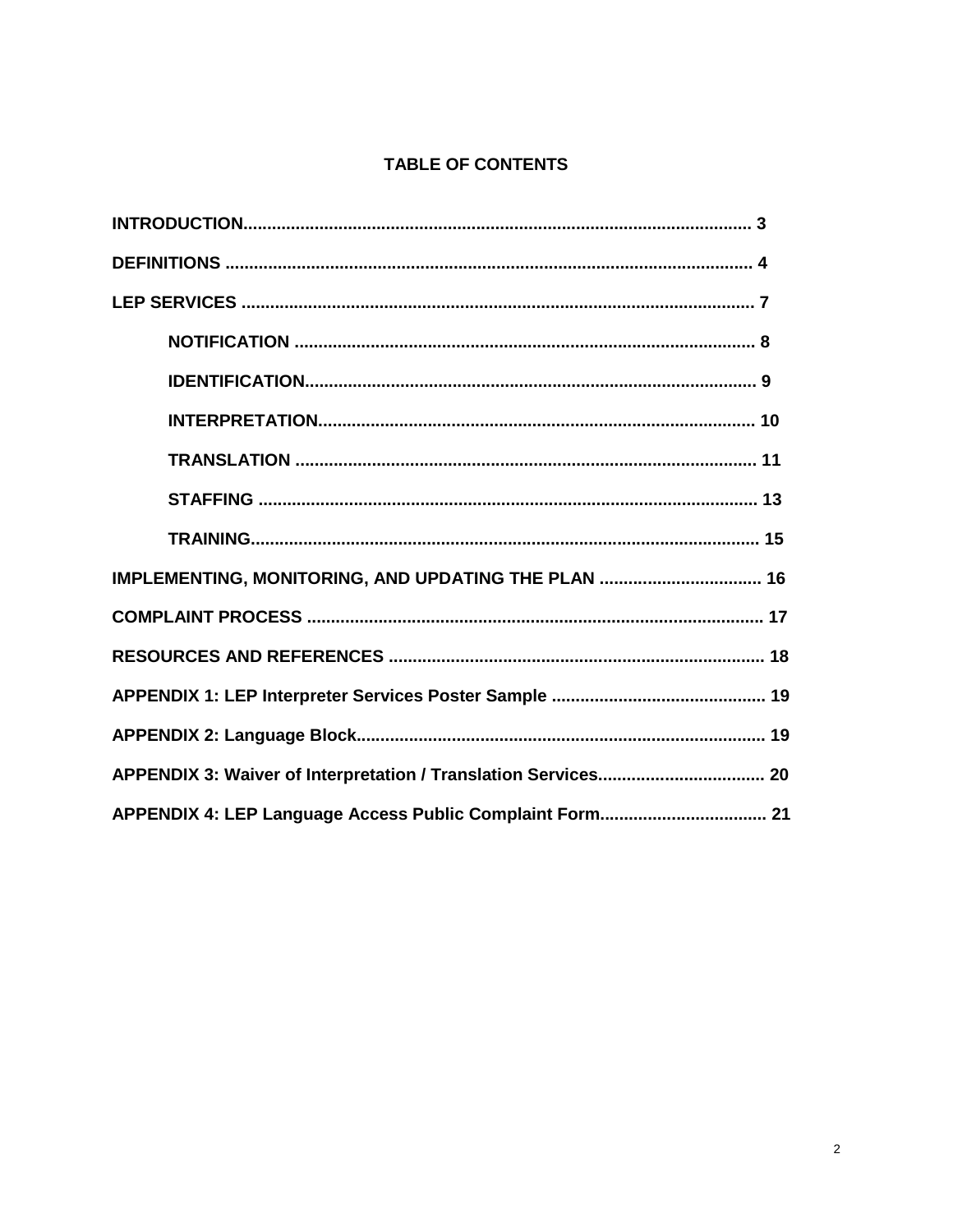## **INTRODUCTION**

The City is committed to making its services, programs and activities available to everyone, regardless of language barriers. As residents, workers or visitors who contribute to the quality of life in the City, LEP individuals are entitled to meaningful access to City services. As a recipient of federal funds, the City is required by federal law to plan for, and provide LEP individuals with meaningful access to City services, programs and activities. The City's LEP Plan has been prepared in accordance with Title VI of the Civil Rights Act of 1964, 42 U.S.C. § 2000d et seq., and its implementing regulations, which state that no individual shall be subjected to discrimination on the basis of race, color, or national origin. Executive Order 13166, titled *Improving Access to Services for Individuals with Limited English Proficiency indicates that* differing treatment based upon an individual's inability to speak, read, write or understand English is a type of national origin discrimination. It directs Federal agencies to publish guidance for its respective recipients clarifying their obligation to ensure that such discrimination does not take place. This Executive Order applies to all state and local agencies that receive federal funds, including all City departments receiving federal funds.

LEP community members and advocates can refer to the City's LEP Plan to learn about the City's commitment to ensure LEP individuals have meaningful access to City services, programs and activities. The guidelines and procedures contained in this document apply to all City departments and all City employees who interact directly or indirectly with LEP individuals.

To that end, the City utilizes MDOT's Four-Factor Analysis in order to assess the need for LEP assistance.

Goal of the Four-Factor Analysis<sup>1</sup>

- 1. To determine the number of LEP persons eligible to be served or likely to be encountered by MDOT/Title VI projects and programs in the City.
- 2. To determine the frequency at which LEP individuals may come in contact with these projects and programs.
- 3. To emphasize the nature and importance of MDOT/Title VI projects and programs or services to the lives of LEP population in their areas.
- 4. To inform and educate LEP population of the resources available to them through MDOT/Title VI programs and projects.

The City Manager is responsible for developing and maintaining the City's LEP Plan. For questions about the City's LEP plan, call 231-547-3270. Individuals may also visit the City's website at [www.cityofcharlevoix.org.](http://www.cityofcharlevoix.org/)

<sup>1</sup>Source - FOUR-FACTOR ANALYSIS TECHNICAL REPORT FOR LIMITED ENGLISH PROFICIENT (LEP) POPULATION IN MICHIGAN DEPARTMENT OF TRANSPORTATION PROGRAMS, *June 28, 2011 (www.michigan.gov/documents/mdot)*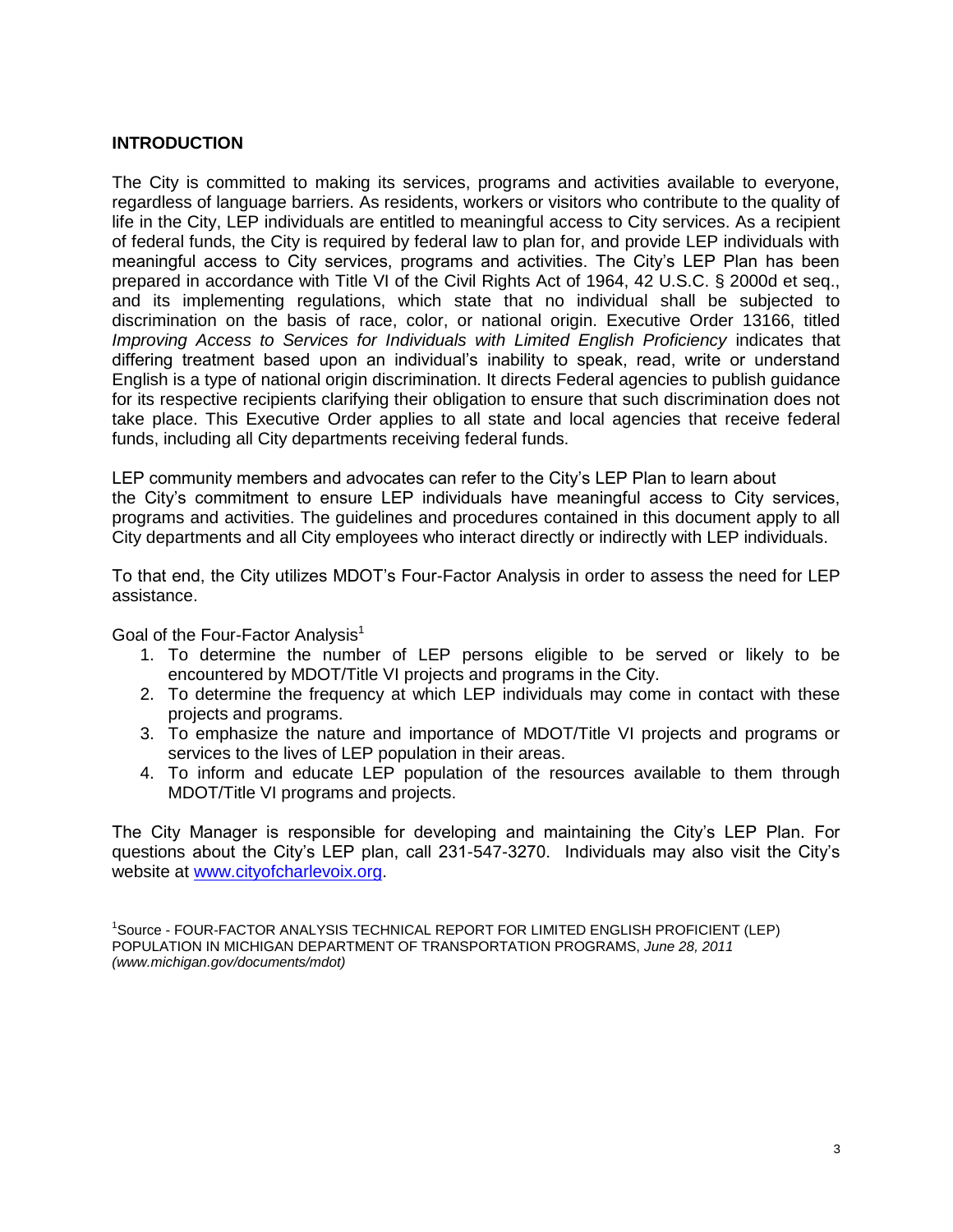## **DEFINITIONS**

Whenever used in this document and unless a different meaning clearly appears from the context, the terms below are defined as follows:

#### *Bona Fide* **Occupational Qualification (BFOQ)**

In employment law, a *bona fide* occupational qualification (BFOQ) is a quality or an attribute that employers are allowed to consider when making decisions on the hiring and retention of City employees – qualities that, when considered in other contexts, could be considered discriminatory and thus violate civil rights employment law.

#### **Department**

The term department denotes a City department or office unless otherwise specified.

#### **Identification**

Identification means collecting relevant information about:

- the number or proportion of LEP individuals eligible for City services, programs
- and activities:
- the number or proportion of LEP individuals served by the City; or
- the frequency of LEP services or encounters with LEP individuals.

#### **Interpretation**

Interpretation is the conversion of a spoken message from one language to another, while preserving the intent and meaning of the original message.

#### **Job Announcement**

A job announcement is the document "announcing" the need to fill a vacant position. This document includes the general job duties of that classification, job duties that are specific and unique to the position being filled, and position requirements, including desirable qualifications and administrative information.

#### **Job Evaluation System**

A job evaluation system is the process applied to determine the appropriate job classification of an individual position or group of positions.

#### **Language Assistance**

Language assistance is the City's good faith effort to provide LEP individuals with meaningful access to its services, programs and activities by providing, upon request, interpretation and translation services, including telephonic interpretation.

#### **Limited English Proficient (LEP) Individual**

A limited English proficient individual is a person who does not speak English as their primary language and who has a limited ability to speak, read, write or understand English. The United States Department of Justice (DOJ) states that these individuals may be entitled to language assistance with respect to a particular type of service, benefit or encounter.

#### **Meaningful Access**

Federal standards require that organizations receiving federal funds provide LEP individuals with meaningful access to their services, programs and activities. An LEP individual has meaningful access when he or she: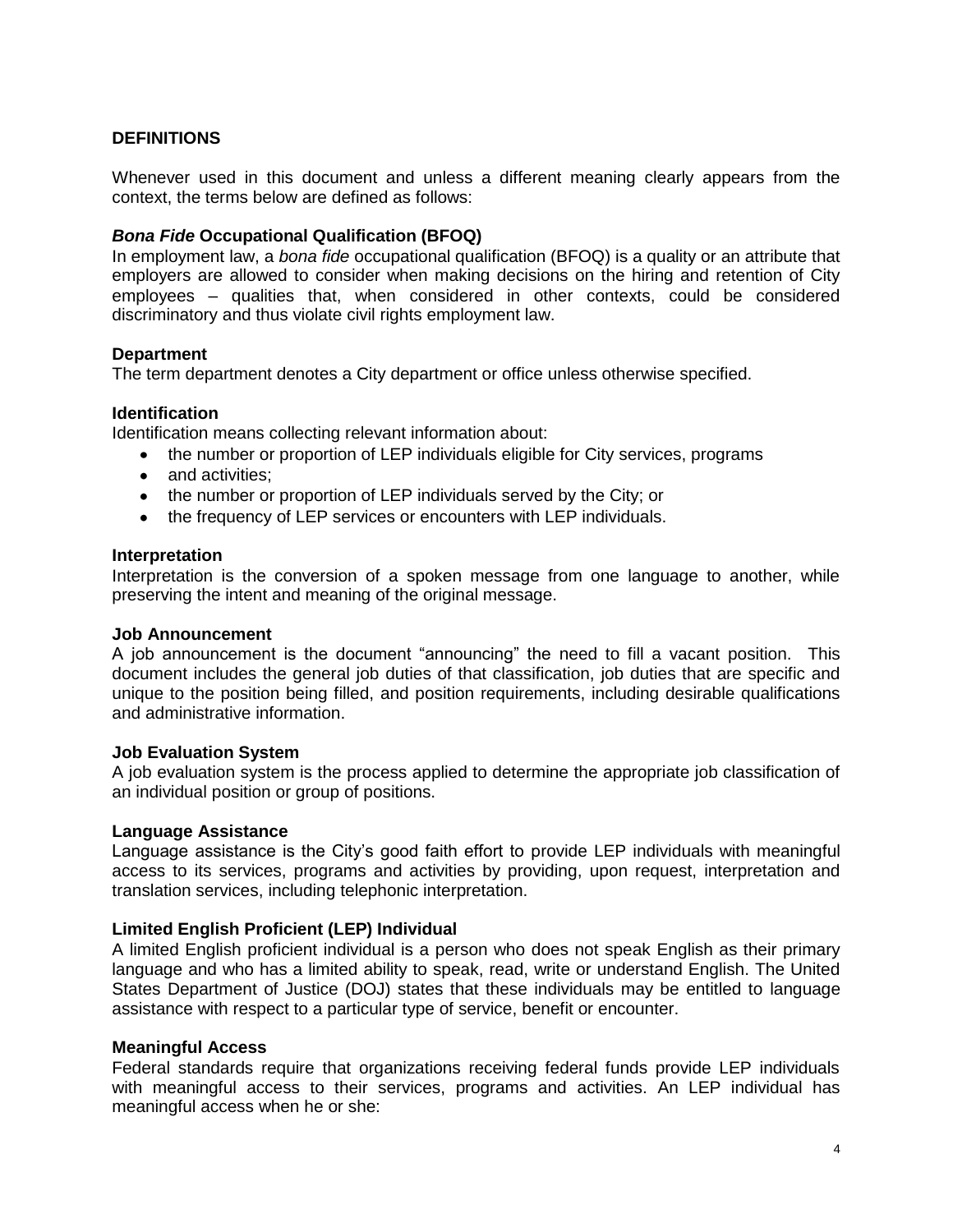- is given adequate information;
- can understand the services and benefits available;
- can receive the services for which he or she is eligible; and
- can communicate the relevant circumstances of his or her situation to the service provider.

#### **Notification**

Notification means proactively informing LEP individuals in the City that they are entitled to City services, programs and activities.

#### **Preferred Qualification**

A preferred qualification is a skill or competency that is not required to perform the essential functions of a position, but would complement the qualified candidate's overall abilities and add value to the organization.

#### **Primary Languages**

Federal guidelines identify primary languages as languages that are spoken by at least 1,000 LEP individuals living in Charlevoix or 5% of the LEP population, whichever is fewer. Based on data collected from the United States Census Bureau, the City's primary non-English language group is Spanish.

#### **Public Meeting**

A public meeting is any meeting for which members of the general public receive notice of invitation to appear for the purpose of presentation, testimony, consultation or otherwise.

#### **Resident**

A resident refers to anyone who lives in the City. In this document, the term resident is not related to immigration status.

#### **Staffing**

Staffing is the process of filling a vacant position with the most highly qualified candidate.

#### **Timely**

The term timely means avoiding the effective denial or delay of important benefits or services.

#### **Training**

Training refers to ensuring that City employees are familiar with LEP mandates. Each City department with the assistance of the City Manager shall arrange for LEP training for their respective employees.

#### **Translation**

Translation is the conversion of a written message from one language to another, while preserving the intent and meaning of the original message.

## **Vital Documents**

Vital documents refer to information or documents that are critical for accessing federally funded services or benefits, or are documents that are required by law. Documents that require a signature are considered vital. $1$ 

*Vital documents include, but are not limited to the following:*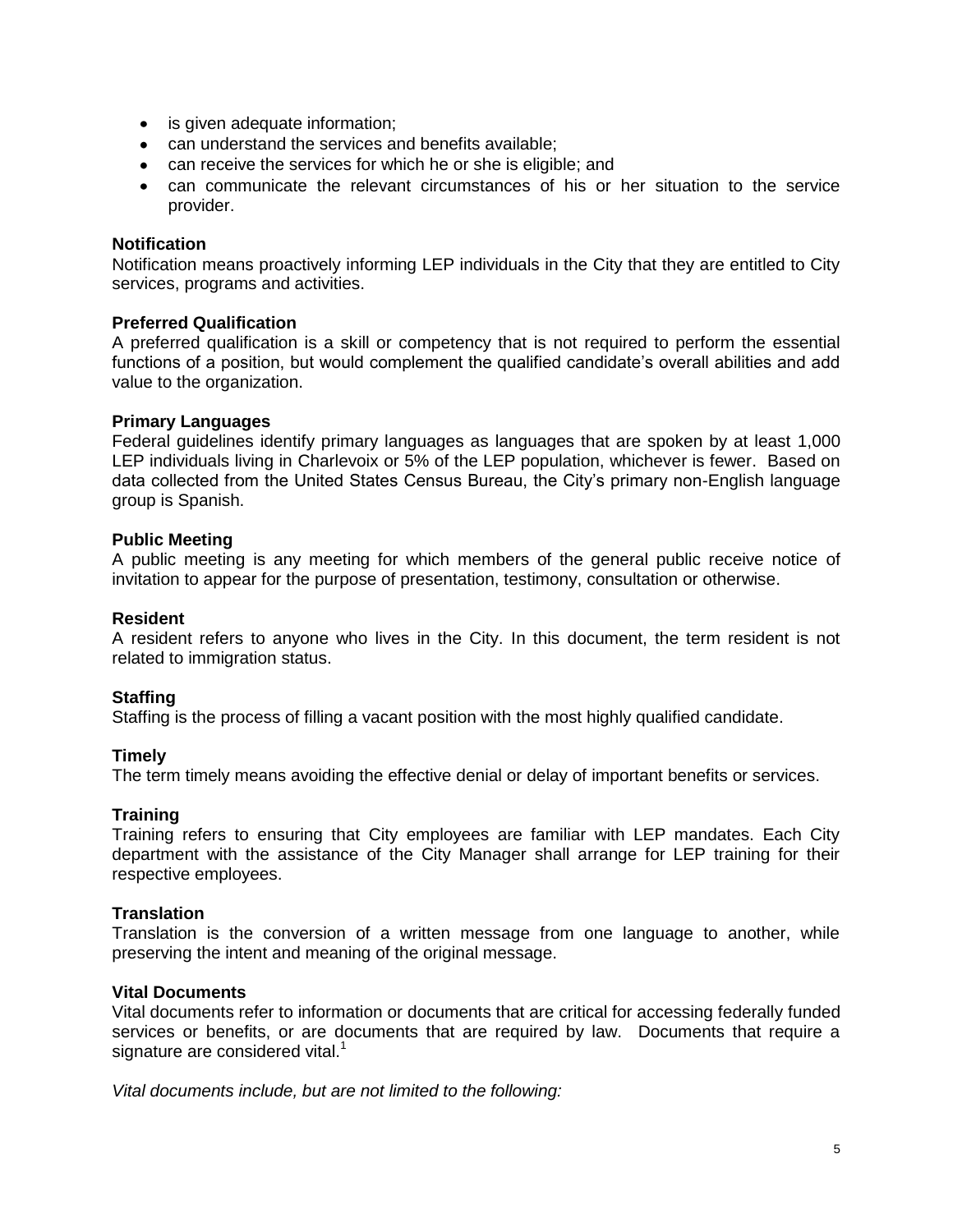- Consent and complaint forms
- Intake forms with the potential for important consequences
- Written notices of eligibility criteria, rights, denial, loss, or decreases in benefits or services, actions affecting parental custody, child support, or resulting from other hearings
- Notices advising LEP individuals of free language assistance
- Written tests that do not assess English language competency, but test competency for a particular license, job, or skill for which knowing English is not required
- Applications to participate in a recipient's program or activity
- Applications to receive benefits or services
- Short descriptions of department or services

## *Non-vital written materials could include the following:*

- Third-party documents, forms, or pamphlets distributed by a recipient as a public service  $\bullet$
- For a non-governmental recipient, government documents and forms
- Large documents such as enrollment handbooks (although excerpted vital information contained in large documents may need to be translated)
- General information about the program intended for informational purposes only

<sup>1</sup>www.lep.gov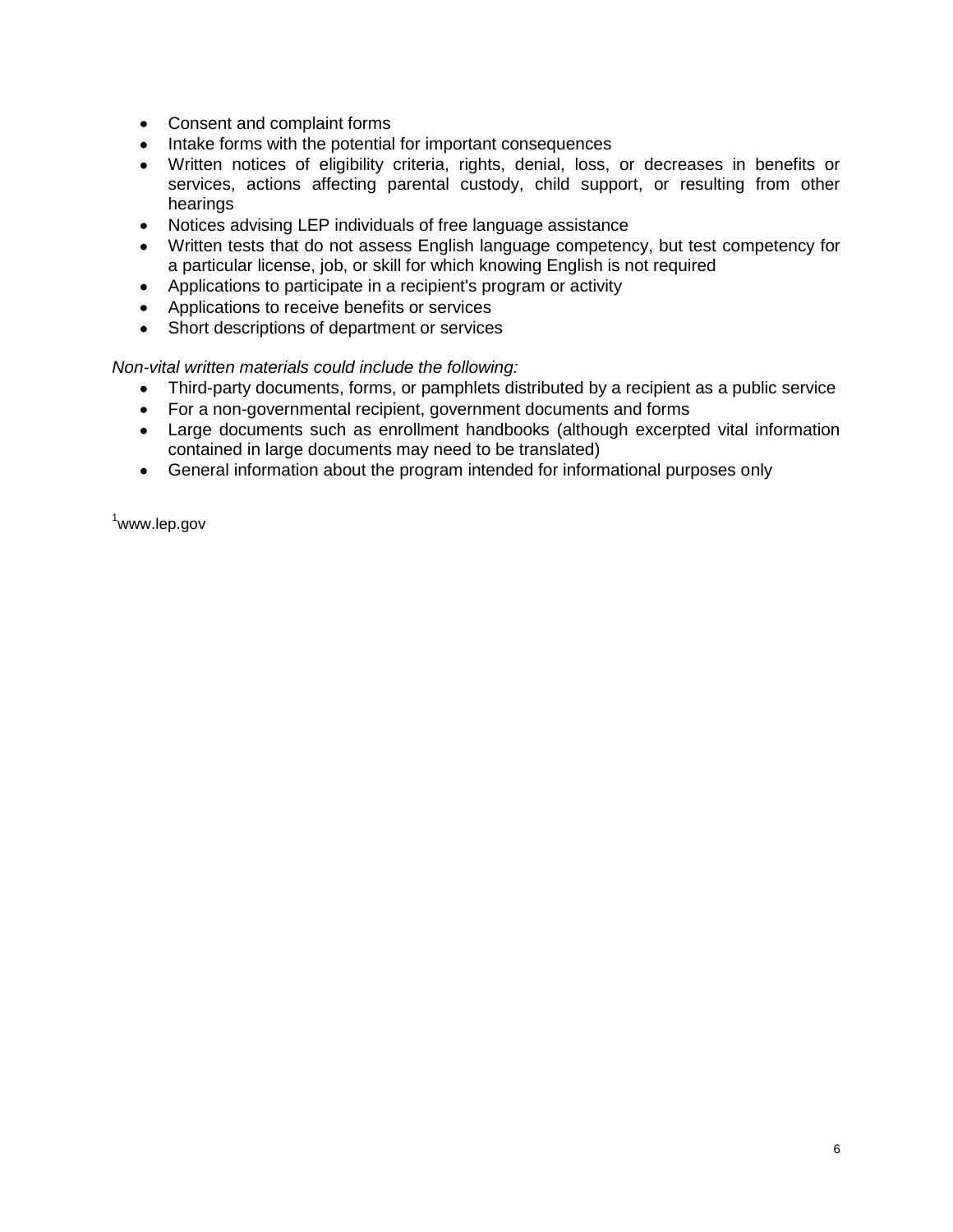## **LEP SERVICES**

The City's LEP Plan governs City and City employee functions and actions, along with subrecipients of federal funds through the City. This plan does not govern organizations that make use of City space for non-City events.

The City's LEP Plan addresses how services will be provided through general guidelines and specific procedures.

- **Notification:** Providing notice to LEP individuals about their right to service
- **Identification:** Identifying LEP populations and LEP services in City departments
- **Interpretation:** Offering free and timely interpretation to LEP individuals upon request
- **Translation:** Providing free and timely translation of vital City documents upon request
- **Staffing:** Identifying City employees to meet LEP customer service needs
- **Training:** Delivering training on LEP service mandated to all City employees

#### General Guidelines and Procedures for LEP Services

## **Calculating primary language groups**

The City's primary non-English language group is Spanish. This was identified using data from a variety of sources. Primary non-English language groups may change, as new data is collected. Out of the total City of Charlevoix population of 2513 in the 2010 Census data, a total of 23 Hispanics reside. This is the largest number of ethic residents that could potentially be considered to need LEP Services.

#### **Updating and monitoring the City's LEP plan**

The City's LEP Plan will be updated as necessary by the City Manager. The City Manager is responsible for identifying how the City's LEP Plan will apply within each department. For additional details on updating and monitoring the City's LEP Plan, refer to the section *Implementing, Monitoring and Updating the Plan*.

#### **Incorporating department-level LEP assessments, plans and budgets into annual budget plans**

During each budget cycle, the City will evaluate the services it provides to LEP individuals. Based on the evaluation, the City will allocate a fixed budget, according to need, dedicated to providing LEP services.

#### **Evaluating the City's LEP Plan**

The City Manager will evaluate the City's LEP Plan on a regular basis to determine its effectiveness. The evaluation will include:

- Identification of the LEP population in Charlevoix and recalculation of the City's primary language groups
- Assessment of the current level of services delivered to LEP individuals
- Reporting on the LEP training received by City employees
- Reporting of LEP activities
- $\bullet$ Feedback and/or comments from LEP communities, including organizations and advocacy groups serving LEP individuals, on the effectiveness of the City's LEP services (if any exist in the community).
- Evaluation of complaints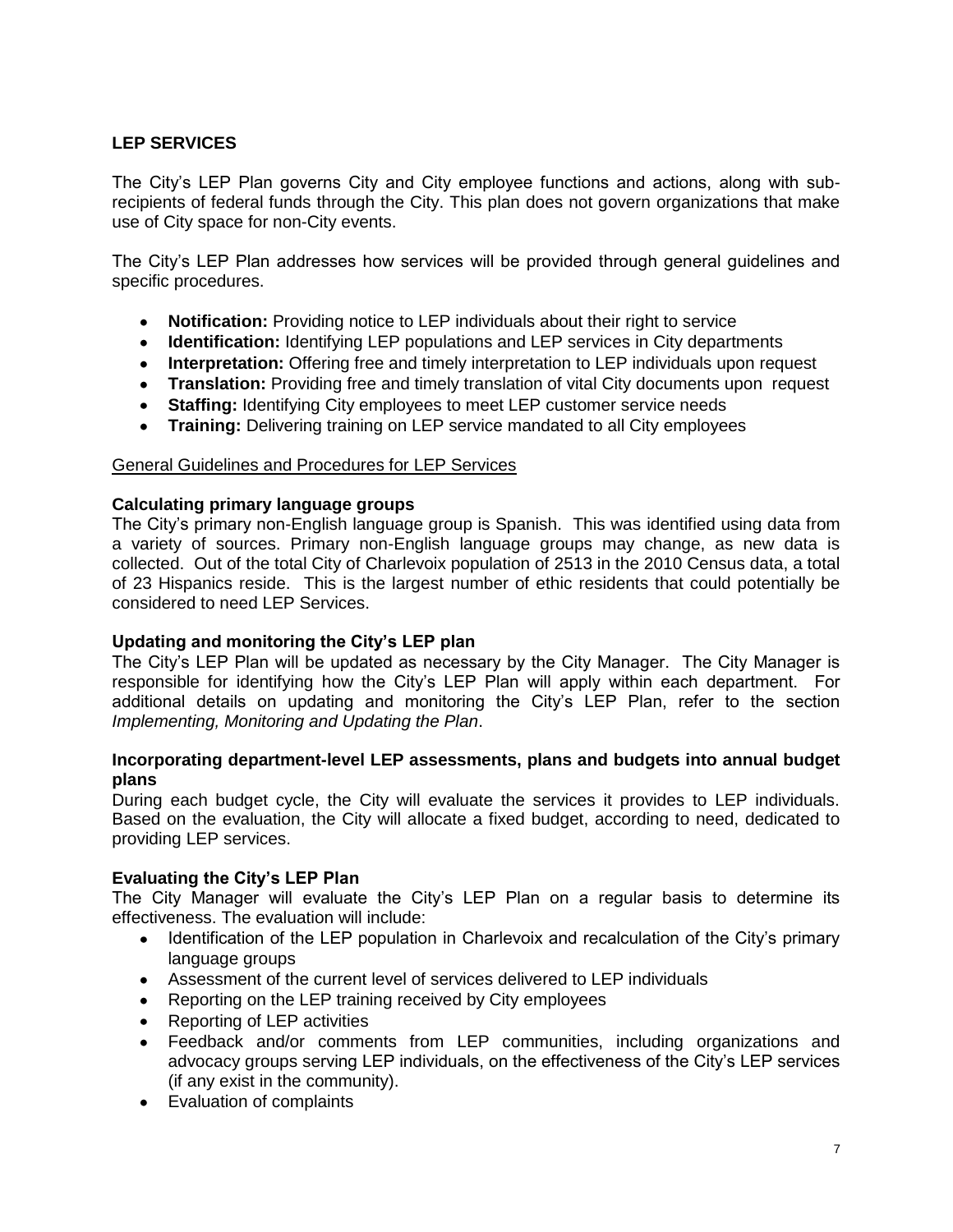## **NOTIFICATION**

## Guidelines

## **The City must proactively notify LEP individuals of their right to services, programs and activities.**

City departments and their employees must ensure that LEP individuals know they have the right to free and timely language services as it relates to the City's services, programs and activities.

## **Notification may be provided in a variety of ways, including, but not limited to:**

- Posting signs in appropriate areas, such as waiting rooms, reception areas and other  $\bullet$ points of entry (see Appendix 1: LEP Interpreter Services Poster Sample)
- Standard translated content in outreach documents, such as posters or brochures, stating that services are available
- Working with LEP organizations and other stakeholders to inform Charlevoix residents of their right to LEP services
- Notices in local newspapers in languages other than English
- Giving presentations at community meetings, schools and other organizations, explaining residents' rights to LEP services

## **Notification includes (at minimum):**

- Information about available LEP services;  $\bullet$
- Instructions on accessing services, programs and activities, including directions to City offices; and
- Assurance of free and timely service.

## **Notification should be provided in the primary languages.**

At minimum, notification should be provided in Spanish.

## **Notice should be provided based on a calculation of relative importance of the information or City services, programs and activities as it relates to the LEP individual.**

Decisions on which signs, documents or other means of providing notice should be based on criteria such as:

- Importance or urgency of service
- Volume of contact

#### **Procedures**

#### **Making a standard sign to notify individuals of their right to service.**

City Hall should post the standard signs informing LEP individuals of their right to free and timely interpretation and translation services.

#### **Determining relative need for signs.**

Catalog current signs that are posted in public areas and decide which signs (e.g. directional, instructional, etc.) are the most important for accessing City services, programs and activities. Translate the most important signs first.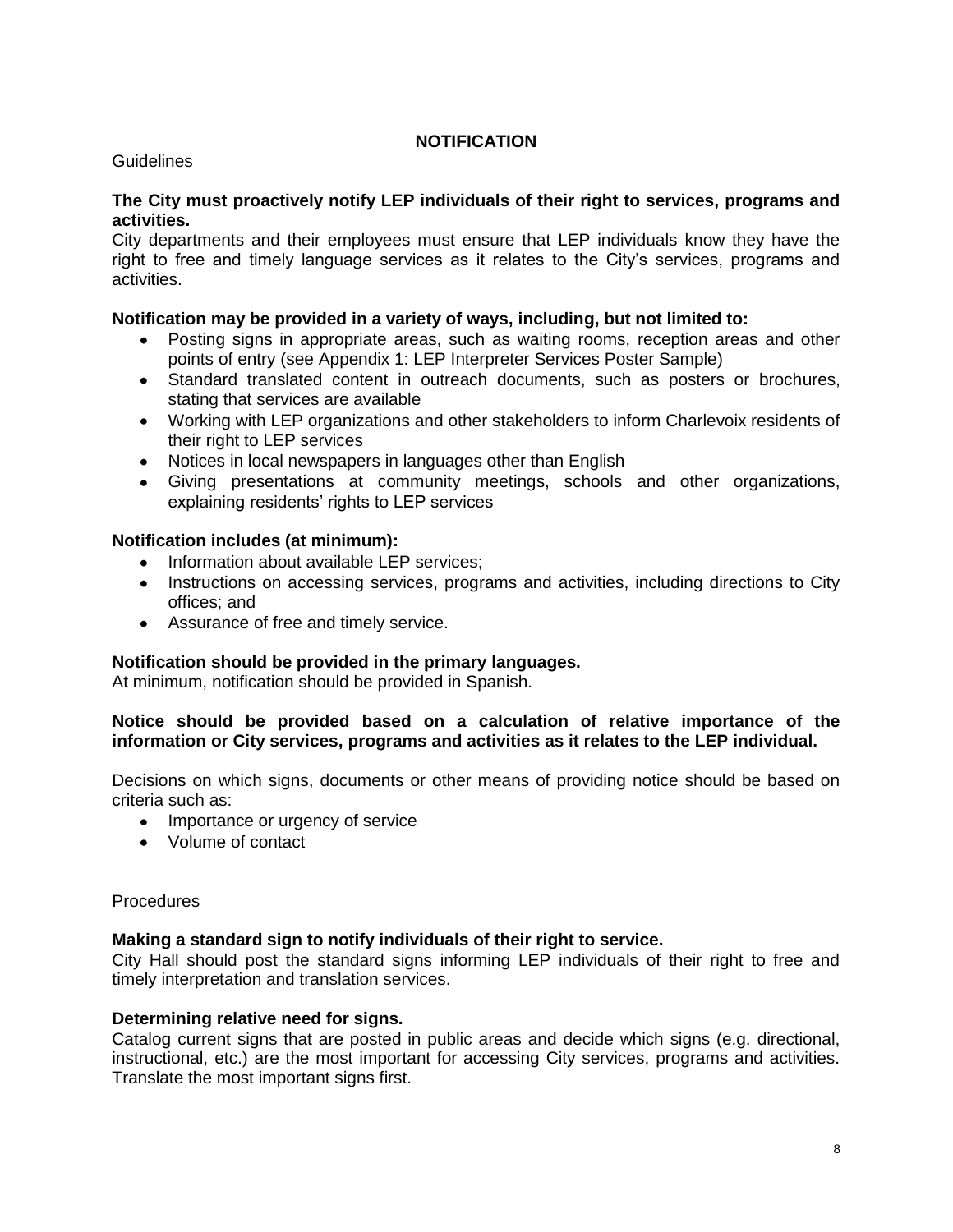## **How a City employee may request a sign for City offices and buildings.**

Contact the department head, who in turn, will contact the City Manager.

## **Including a statement in non-English languages about LEP services in print, audio or video materials.**

Vital documents used for City services, programs and activities should include a version of the following message, translated into the City's primary languages: "Attention. If you want help translating this information, call 231-547-XXXX." To view an example, see Appendix 2: Language Block.

#### **IDENTIFICATION**

#### Guidelines

#### **The City will collect sufficient data about LEP individuals to provide legally mandated LEP services.**

At a minimum, the City should identify the number or percentage of City residents who primarily speak a language other than English, and which languages they speak. The primary languages should be reviewed at least once a year and revised as necessary.

## **Information collected about LEP individuals must never be used to discriminate against groups or individuals.**

Immigration status is not relevant in determining whether an individual is eligible for the LEP services outlined in the City's LEP Plan. Except under special circumstances, City employees are not permitted to ask an LEP individual about their immigration status, even in casual conversation. All LEP individuals are eligible for City services, programs and activities.

#### **The City must track services provided to LEP individuals.**

The City Manager will be responsible to keep detailed records of the LEP services provided. Guidance on keeping records and the ensuing reporting will be provided. These records will be reviewed on a predetermined schedule. Records may also be requested on a need-to-know basis. The records may be used to determine the level of LEP services, evaluate changes and make appropriate LEP budget decisions.

**Procedures** 

#### **Identifying LEP individuals**

LEP individuals can be identified in a variety of ways, including:

- Analyzing existing data sets, such as United States Census data or information from public agencies; or
- Asking LEP individuals to indicate their preferred language using "I Speak" cards or other mechanisms.

#### **Estimating LEP population sizes**

General population statistics are accessible on the United States Census Bureau website at www.census.gov. Other population data specific to Charlevoix may be available on the state demographer website and the Michigan Department of Education website.

#### **Measuring usage of LEP services**

Ways to collect information about LEP individuals served may include:

• Track languages spoken by clients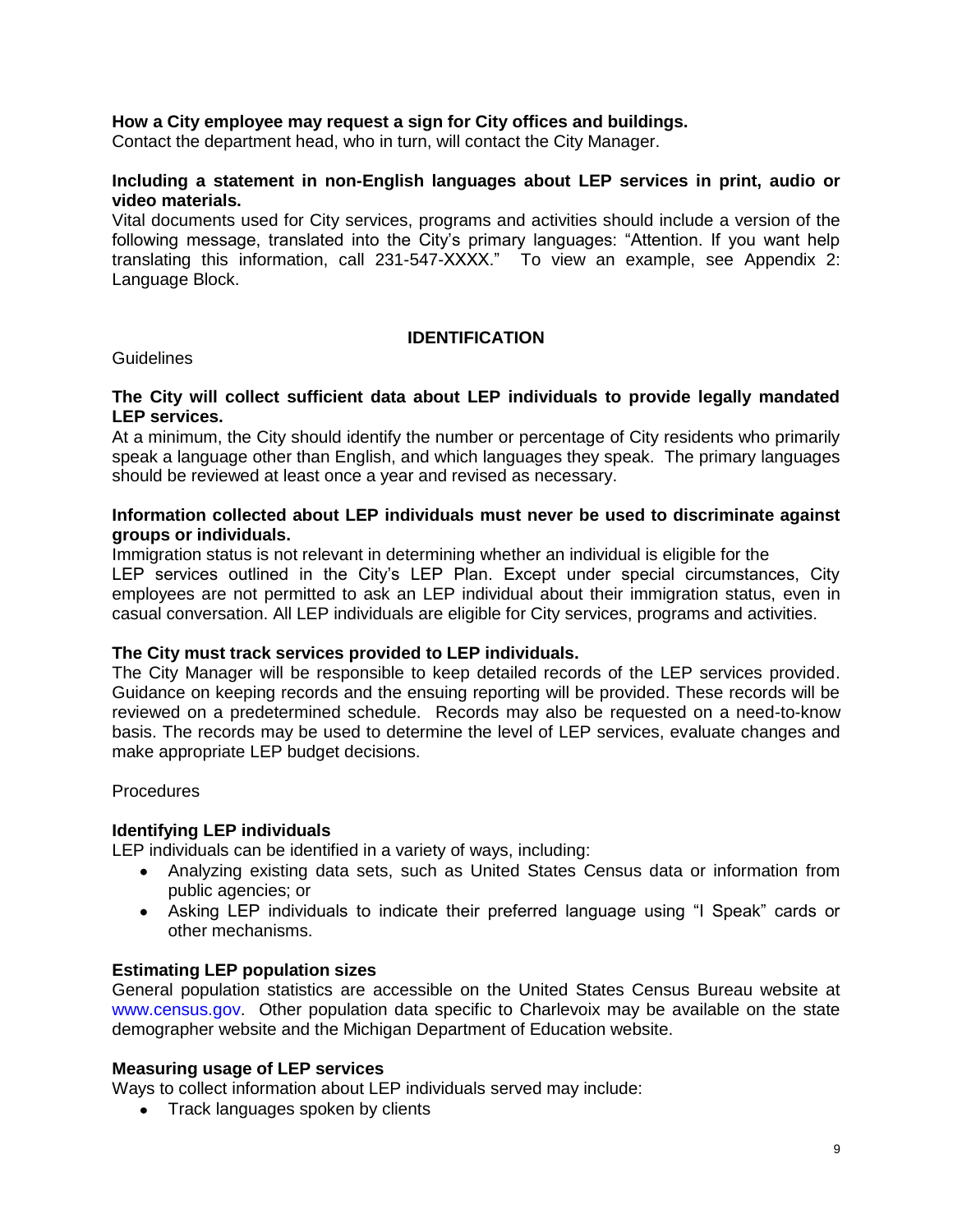- Tracking telephone interpreting service usage
- Tallying the number of translated materials requested or distributed
- Inquiries for services after announcement of LEP Services in the annual City notice provided with all property tax bills

## **INTERPRETATION**

**Guidelines** 

## **Interpreters must be offered for free, if requested and needed.**

The City must provide an interpreter, free of charge, to LEP individuals if needed to receive meaningful access to City services, programs and activities.

## **Public meetings will have interpreters available, if requested and needed.**

Public meeting notices should include notification language that states interpreters will be provided upon request, if requested at least 5 business days prior to the meeting.

## **The City will use competent and culturally sensitive interpreters, appropriate to the level of interpretation required by law.**

Interpretation is more than the ability to speak two or more languages. Interpretation is the conversion of a spoken message from one language to another, while preserving the intent and meaning of the original message. Interpreters must be skilled and competent.

Competent interpreters should be able to demonstrate at least one of the following:

- Evidence of training that includes skills and ethics of interpreting;
- Ability to convey information in both languages, accurately and completely, as demonstrated by a simulated interpreting encounter; or
- Fundamental knowledge in both languages of any specialized terms or concepts related to a City service, program or activity.

#### **Competency standards apply to all interpreters used to deliver City services.**

Interpretation services for the City will be carried out by competent interpreters, whether they are City employees, contractors or telephone interpreters. City employees who work as interpreters must demonstrate competence as defined above. With contract interpreters and telephone interpreters, contracting agencies must demonstrate how competency is assessed.

#### **Volunteers, friends or family members should not interpret unless deemed appropriate for the situation.**

Volunteers, friends or family members whose competence has not been assessed should not be relied upon to interpret. The use of untrained volunteers exposes the City to liability related to its legal obligation to provide competent interpreter services.

## **Children should not interpret.**

For reasons of accuracy, confidentiality and family dynamics, minor children (under 18) should not interpret for family members or other LEP individuals. This guideline does not apply in serious emergency cases when a minor child is the only available potential interpreter.

#### **Individuals may use their own adult volunteer interpreters under some limited circumstances.**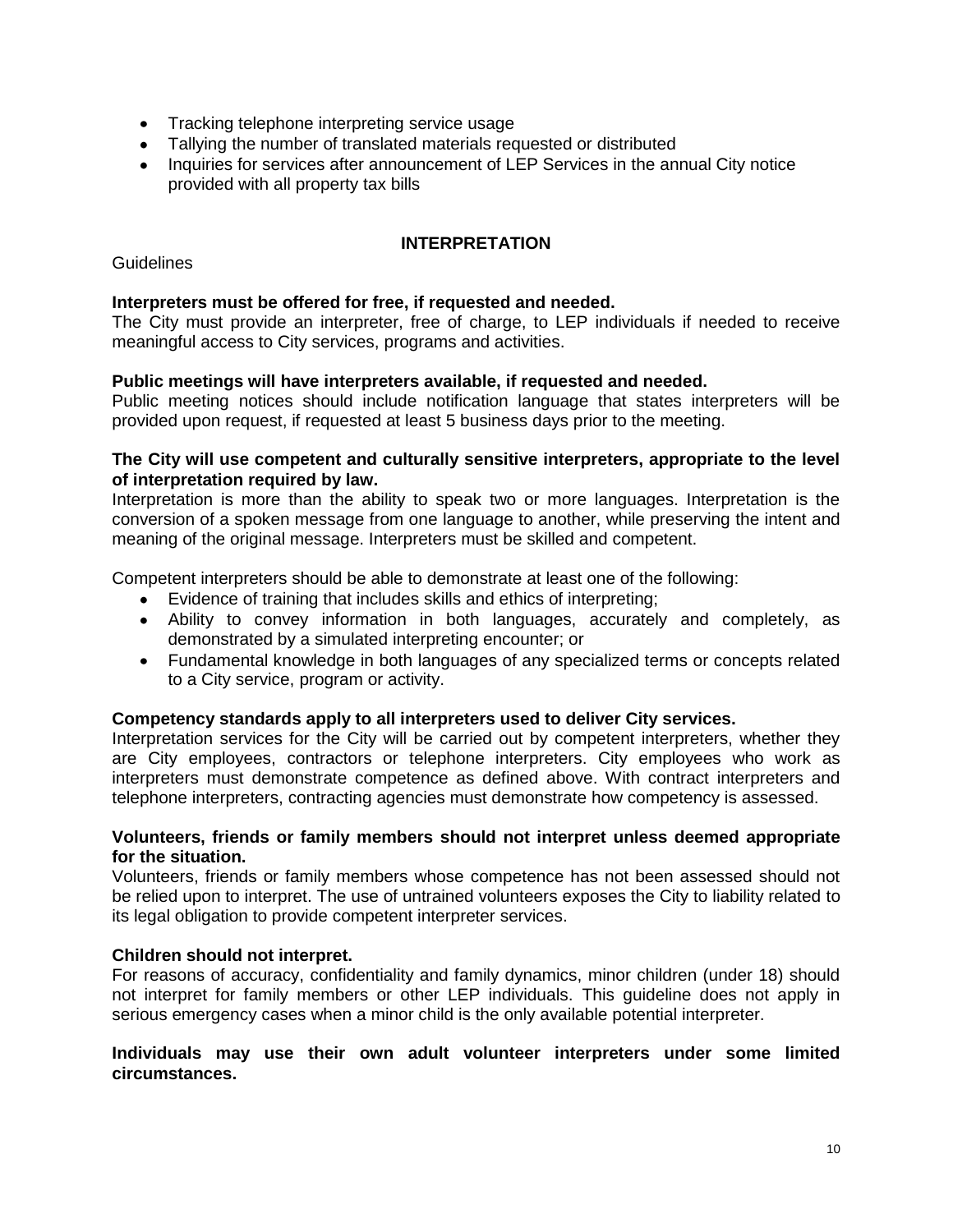City employees should not urge or require those who speak little or no English to provide their own interpreter. LEP individuals, however, may use their own interpreter if they waive their right to an interpreter provided by the City. If the effectiveness of service may be compromised or the LEP individual's privacy may be violated, a competent interpreter should be used.

## **Individuals using volunteer interpreters must sign a waiver form**

Individuals waiving the right to an interpreter provided by the City will be asked to sign a waiver form. See Appendix 3: Waiver of Interpretation / Translation Services.

## **Interpretation must be timely**

Access to interpretation services in all City departments must be timely. No one may be denied access to services based on the lack of interpreter availability.

**Procedures** 

## **Providing interpretation**

Interpretation can be provided in a variety of ways:

- Bilingual City employee formally trained in interpreting
- Approved City contract vendor providing interpretation services
- Bilingual City department employee
- Competent volunteer interpreters.

## **Accessing an interpreter through a contracted vendor.**

The City maintains a contact list with approved vendor(s) to provide interpretation services. To access an interpreter, City employees must refer the request to the City Manager so that arrangement may be made with approved vendors for interpretation services.

#### **Accessing a telephone interpreter through a contracted vendor.**

The City maintains a contact list with approved vendor(s) to provide telephonic interpretation services. To access a telephone interpreter, City employees must refer the request to the City Manager so that arrangement may be made with approved vendors for interpretation services.

#### **Administering a waiver of the right to an interpreter.**

After working through an interpreter and ensuring that the individual waiving services can read in his or her preferred language, use the *Waiver of Interpretation / Translation Services* form (Appendix 3)*.* 

#### **TRANSLATION**

**Guidelines** 

#### **Translation of vital documents must be offered for free, if needed.**

The City must provide a translation of vital documents, free of charge, to LEP individuals if needed to receive meaningful access to City services, programs and activities.

#### **Vital documents must be in primary languages.**

Vital documents must be available in the City's primary languages or readily translated by an interpreter, upon request. Not all documents can be translated and available in every language. City departments must have the capacity to translate documents upon request and in a timely fashion.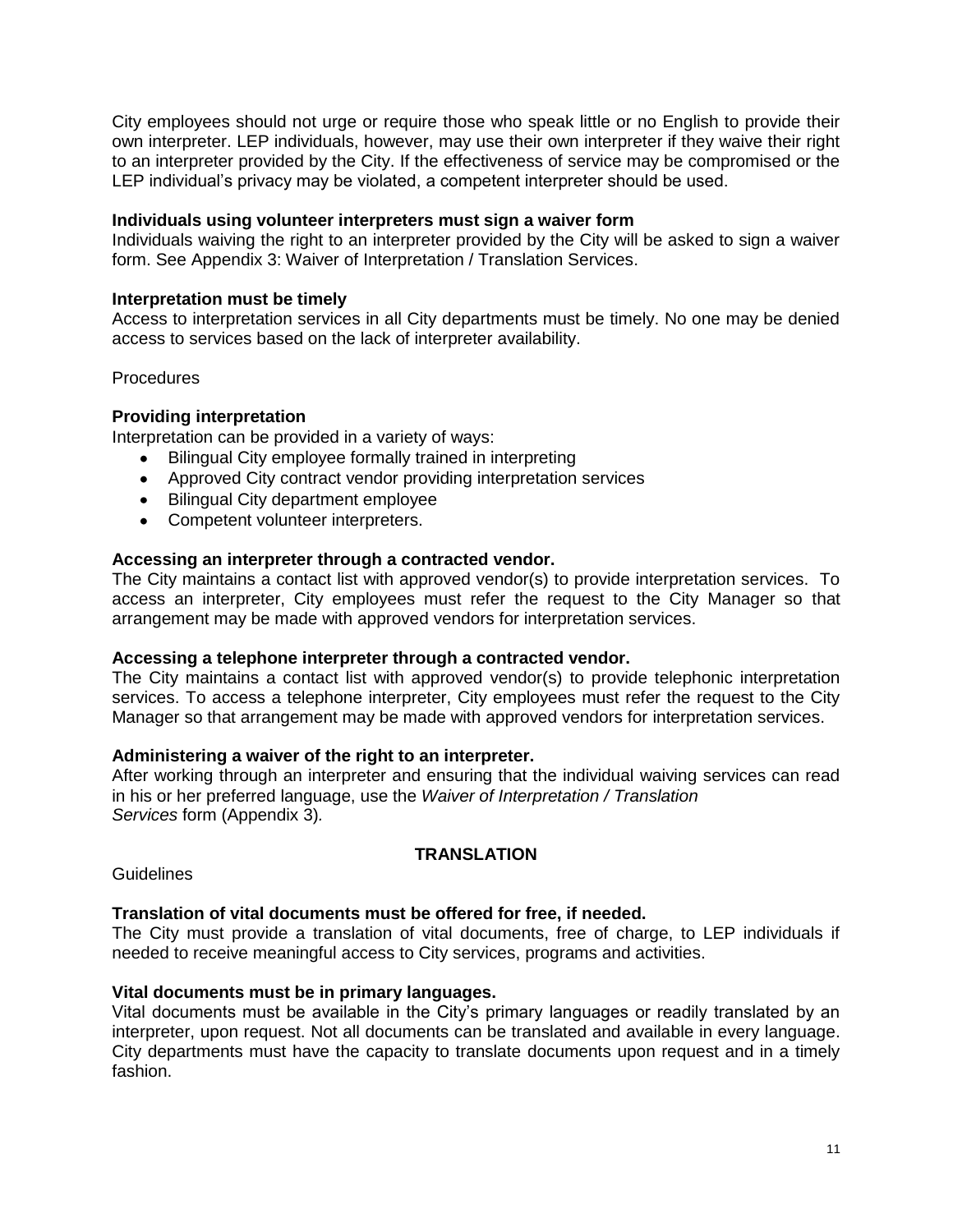## **The City will use competent and culturally sensitive translators, appropriate to the level of interpretation required by law.**

Translation is more than the ability to read and write in two or more languages. Translation is the conversion of a written message from one language to another, while preserving the intent and meaning of the original message. Translators must be skilled and competent.

## **Vital documents should be translated by competent City employees or contract Translators.**

Materials translated must be evaluated for accuracy of translation.

## **City translators should demonstrate competence.**

The skill of translating is very different from the skill of interpreting. An individual who is a competent interpreter may or may not be competent to translate. A translator should understand the expected reading level of the audience and where appropriate, have fundamental knowledge about the target group's vocabulary and phraseology.

A competent translator should demonstrate one or more of the following:

- Evidence of training that includes skills and ethics of translation
- Proficiency in English and the other language, as documented in an objective language proficiency test
- Ability to convey information in both languages, accurately and completely, as demonstrated by a simulated translation request
- Fundamental knowledge in both languages of any specialized terms or concepts

With approved contract translators, contracting agencies should demonstrate how competency is assessed.

## **Volunteers, friends or family members should not translate materials unless deemed appropriate for the situation.**

Volunteers, friends or family members whose competence has not been assessed should not be relied upon. The use of untrained volunteers exposes the City to liability related to its legal obligation to provide competent translation services.

#### **Children should not provide translations.**

For reasons of accuracy, confidentiality and family dynamics, minor children (under 18) should not translate vital documents for family members or other LEP individuals. This guideline does not apply in emergency cases, when a minor child is the only available potential translator.

## **Individuals may use their own adult volunteer translators under some limited circumstances.**

City employees should not urge or require LEP individuals to provide their own translator. Individuals, however, may use their own translator if they waive their right to a translator provided by the City. If the effectiveness of a City service, program or activity may be compromised or the LEP individual's privacy may be violated, a City translator should be used.

#### **Individuals using volunteer translators must sign a waiver form.**

Individuals waiving the right to translation will be asked to sign a waiver form in their own language. See Appendix 3: Waiver of Interpretation / Translation Services.

## **Translation must be timely.**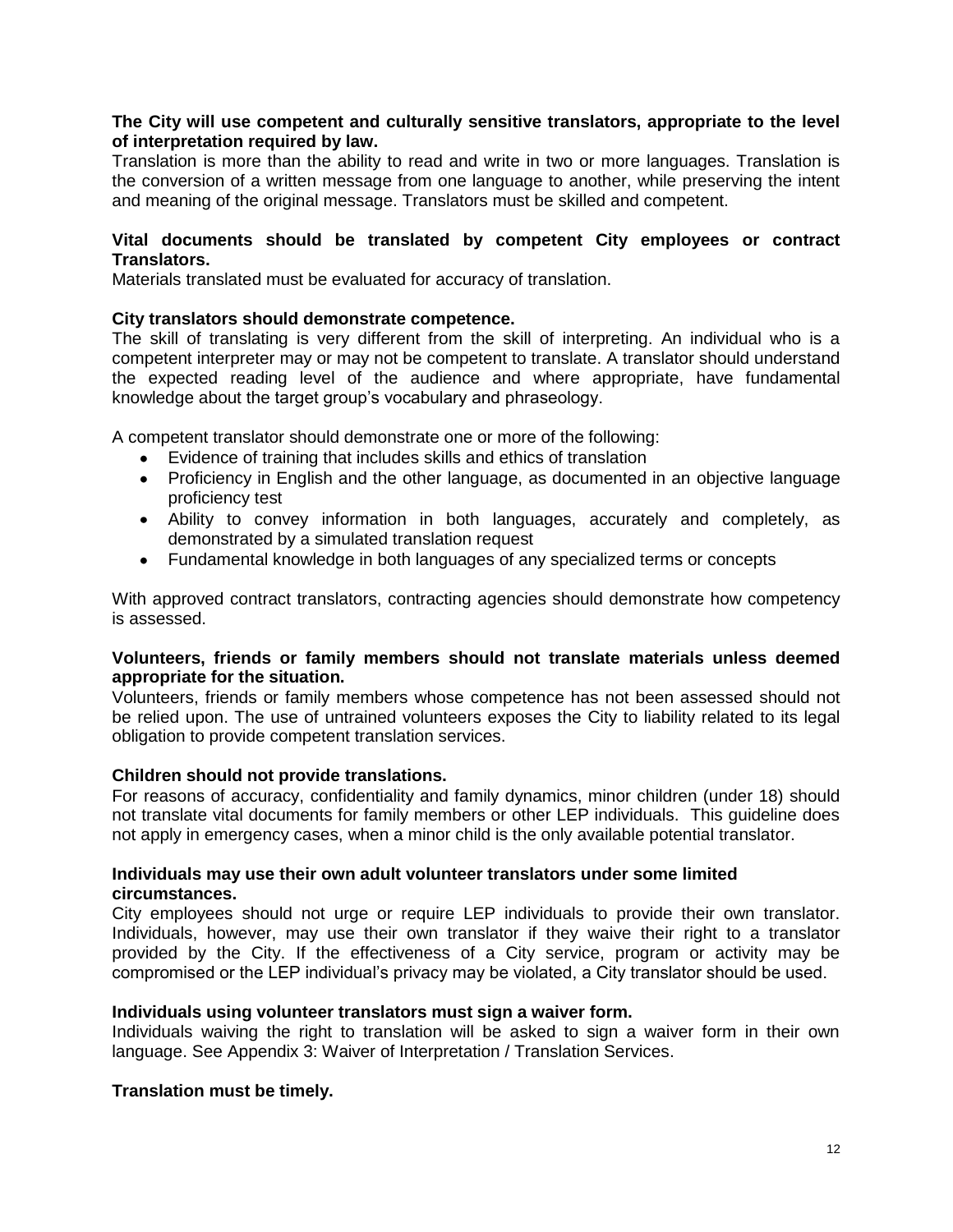Access to translated materials in all City departments must be timely. No one may be denied access to services, programs and activities based on the lack of translated materials or documents.

**Procedures** 

## **Providing translations.**

Translation can be provided in a variety of ways:

- Bilingual City employee trained in translation
- Other City employee translators
- Contract or freelance professional translators or contract interpreters providing oral, onsite translation
- Competent volunteer translators

## **Accessing translation services through a contracted vendor.**

The City maintains contact lists of approved vendors to provide written translation of documents. City employees must refer the request to the City Manager.

## **Administering a waiver of the right to a translator.**

After working through an interpreter and ensuring that the individual waiving services can read in his or her preferred language, use the *Waiver of Interpretation / Translation Services* form (Appendix 3)*.* 

## **STAFFING**

**Guidelines** 

Staffing decisions should be based on the City's customer service needs, including LEP service needs. When individuals are hired for positions in which they interact with LEP individuals, language skills may be a relevant job qualification. Any position that requires bilingual or multilingual skills must be a *bona fide* occupational qualification (BFOQ) as determined by the City Manager.

## **Staffing to meet LEP needs.**

Staffing to meet LEP needs can be done in a variety of ways:

- 1. Use a temporary agency or an independent contractor for the service needed.
- 2. Create a new classification. If the need for interpretation and translation services is high and is expected to be long-term, City departments may request that the City Manager study a position to determine if second language skills are a *BFOQ*.
- 3. If interpretation and translation skills are desirable qualifications, but not a BFOQ of the job, department management may, in many circumstances, add it as a "preference" in the qualifications.
- 4. Require a qualified and willing City employee to perform this function within the category of "other duties as assigned."

## **Compensation**

Compensation for a City employee who provides interpretation and translation services will be determined by the City Manager.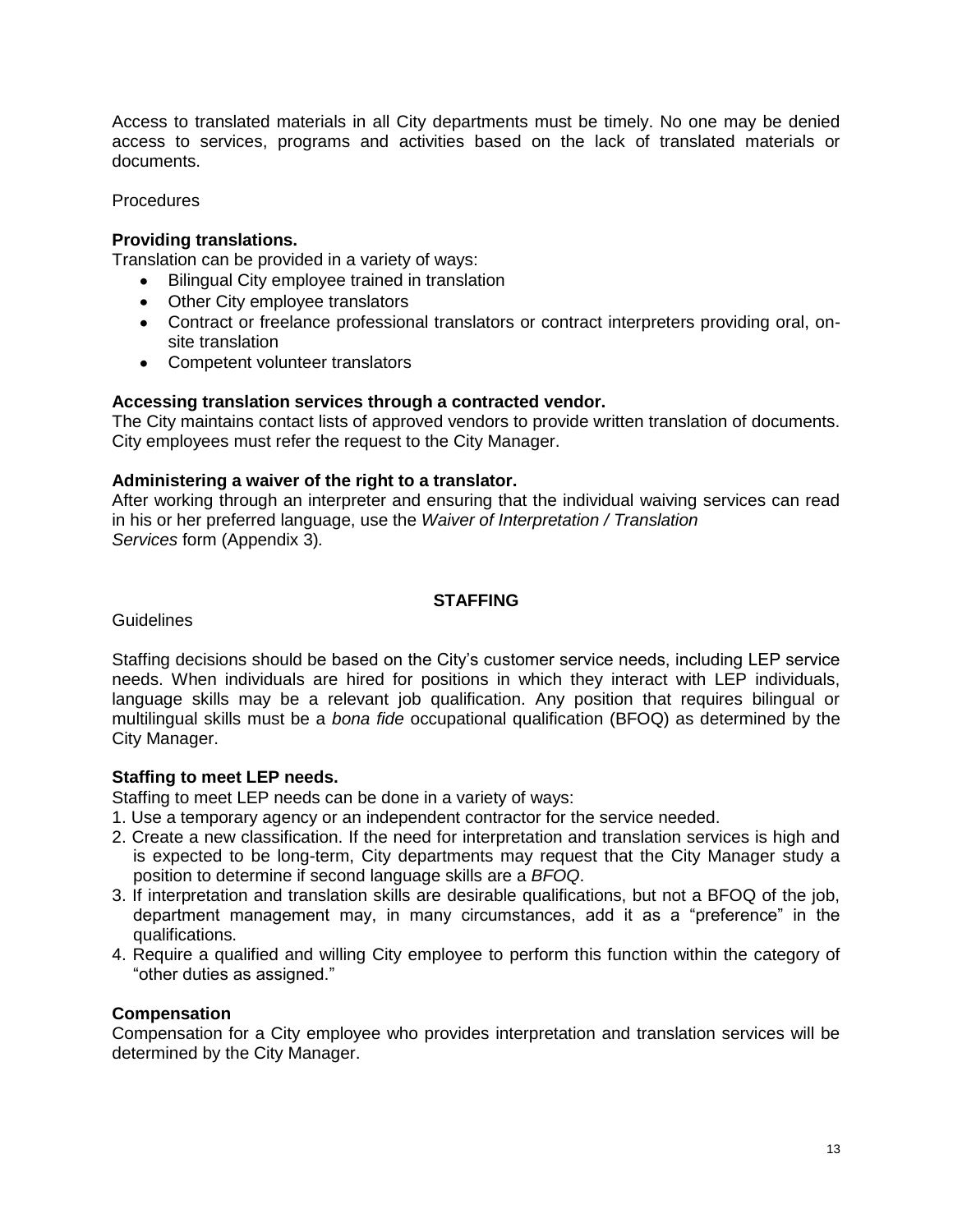## **Procedures**

## **Amending a job specification to include bilingual skills.**

When bilingual skills are required for a position or when it is determined that these skills are highly desirable for a position, work with the City Manager to request a job study of the position.

## **Announcing a job opening with a language preference.**

If language preference is highly desirable and reasonable but not a BFOQ, state the specific preference on the job announcement posting. For example: "*Some of the positions in this classification may require an ability to speak and/or write in a language other than English, such as: Spanish*."

## **Announcing a job opening with a language requirement.**

Review the required language within the requirements section of the job classification and state the specific requirement on the job announcement posting.

*Example 1:* "*This position requires the ability to read, write, and speak proficiently in a primary language other than English."*

## **Informally testing for language proficiency (permissible when language skill is a highly desirable qualification or requirement of the job).**

Include a fluent speaker of the desired language in the interview process, as one of the interviewers. Conduct part of the interview in the desired language. If the job includes significant writing duties, ask for a writing sample in both languages.

**Note:** There are important distinctions in the syntax and vocabulary of any language, depending on where speakers are from, their education level and their socioeconomic background. Choose the fluent speakers/interviewers with this in mind.

## **Formally assessing language proficiency (recommended if interpreting and translation skills are** *bona fide* **occupational qualifications).**

All individuals hired to perform interpretation and translation services should, at a minimum, be able to demonstrate oral and written proficiency in each language (English and other language) through a test, such as the one developed by the American Council of Teachers of Foreign Languages (ACTFL). For more information on the ACTFL test, visit the Council's website, [www.actfl.org.](http://www.actfl.org/)

It is important to also assess a candidate's English proficiency, as well. Currently, English proficiency can be demonstrated through the written exam (always in English and at a level similar to what would be used on the job); the oral exam process (communication skills typically measured); and the department interview process.

#### **Hiring or contracting out for interpreting or translating services.**

If the City hires or contracts with an interpreter or translator, the temporary agency or the City Manager has the responsibility to ensure that all individuals should, at a minimum, demonstrate oral and written proficiency in each language (as noted above) and demonstrate familiarity with and comprehension of ethical standards for interpreters and translators.

## **Existing City classifications for bilingual or multilingual skills.**

Currently there are no existing City job descriptions that either require or note a possible preference for bilingual or multilingual skills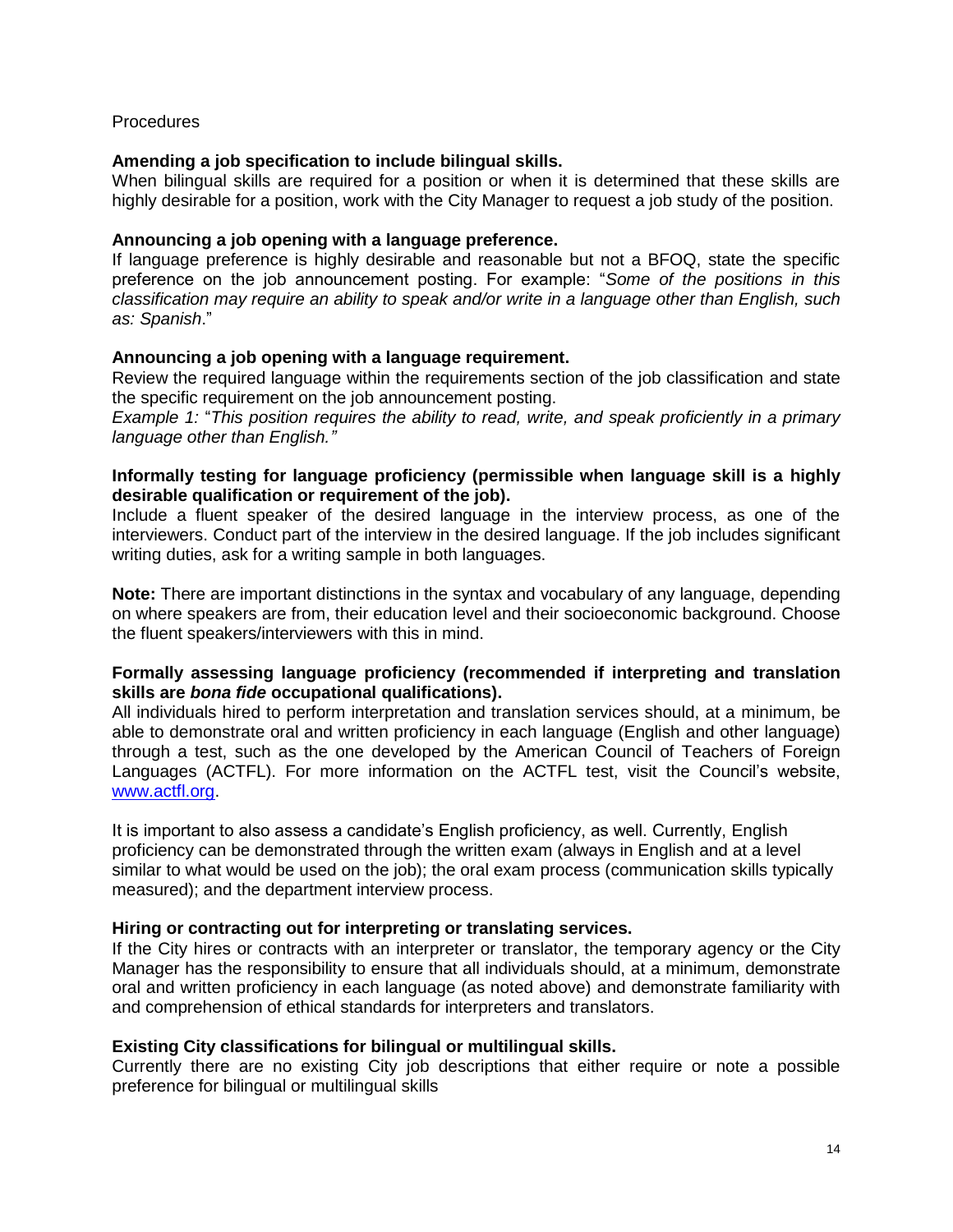## **TRAINING**

It is important to ensure that all City employees are given proper LEP training. City employees should know their obligations to provide LEP individuals with meaningful access to City services, programs and activities. The more frequent the contact with LEP individuals, the greater the need for in-depth training. City employees with little or no contact with LEP individuals must be aware of the City's LEP Plan and their respective department's LEP Policy. City employees in management positions, even if they do not interact regularly with LEP individuals, must be fully aware of and understand the City's LEP Plan and their respective department's LEP involvement.

LEP training on a city-wide level will be planned and carried out by the City Manager.

At a minimum, the City will ensure:

- All City employees know about the City's LEP Plan;
- All City employees who are in public contact positions will be trained to work effectively with in-person and telephone interpreters and translators; and
- The City will provide training, including a copy of the City's LEP Plan, as part of the City's orientation for new City employees.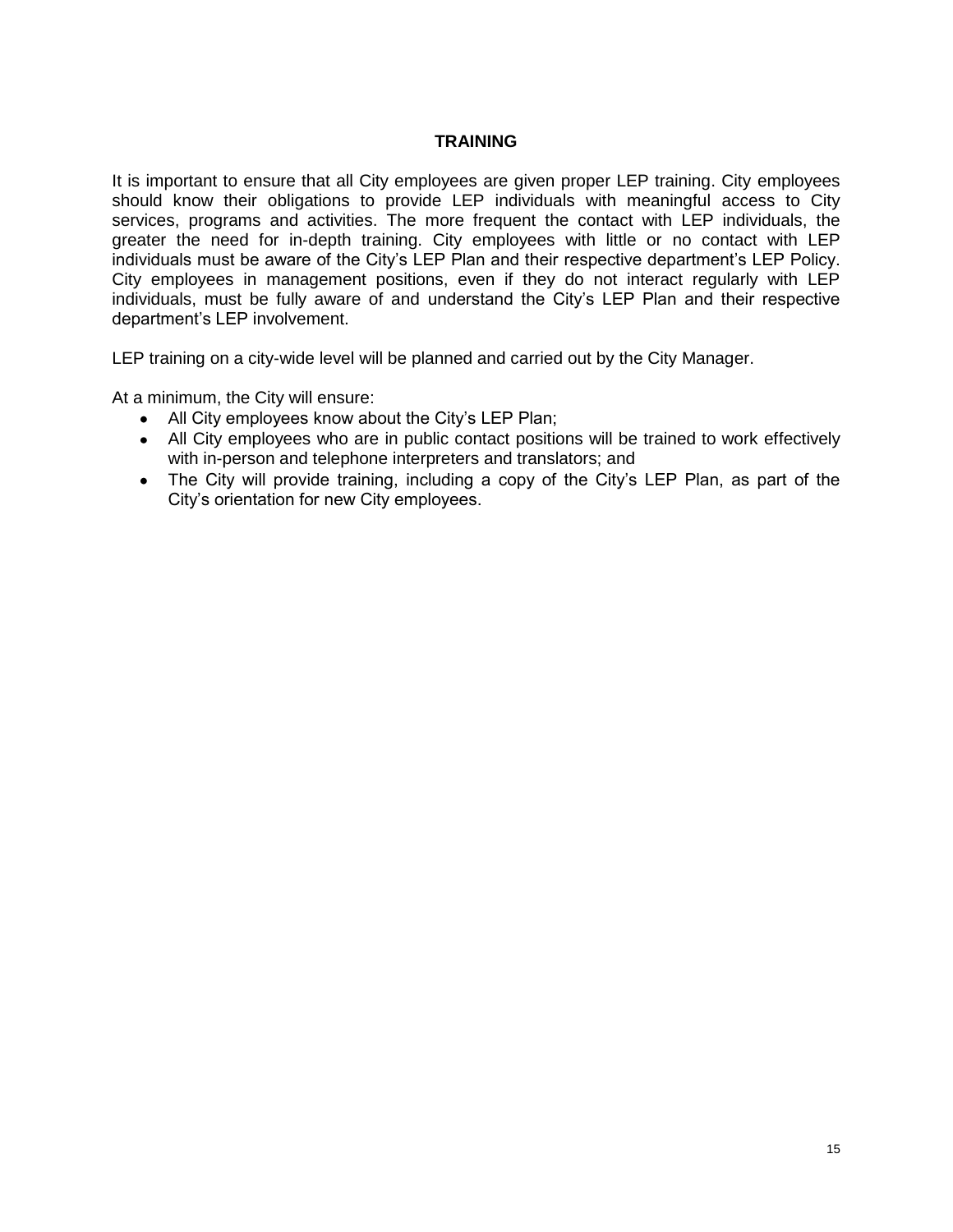## **IMPLEMENTING, MONITORING, AND UPDATING THE PLAN**

The City's LEP Plan will be updated as necessary. Updating and maintaining the City's LEP Plan is the responsibility of the City Manager.

To ensure continuous improvement in providing LEP individuals with meaningful access to City services, programs and activities, the City will seek input from non-English or LEP communities, as well as community-based and advocacy organizations that work and interact with LEP populations, as identified.

The City Manager will evaluate the City's LEP plan on a regular basis to determine its effectiveness. The evaluation will include:

- Identification of the LEP population in Charlevoix and recalculation of the City's primary language groups.
- Assessment of the current level of services delivered to LEP individuals by each City department.
- Ensure that LEP training is received by City employees.
- Ensure notification to customers
- Ensure employees provide timely and accurate interpretation and/or translation projects are conducted.
- Ensure job description accurately reflect need for additional language skills
- Ensure steps are taken to successfully implement LEP services
- Develop and implement procedures and evaluation of handling complaints about LEP services
- Obtain feedback and comments from LEP communities, including organizations and advocacy groups serving LEP individuals, on the effectiveness of the City's LEP Services, if available.

## **Contractor Responsibilities**

City contracted vendors and sub-recipients of federal funds through the City will be directed to read and follow the City's LEP Plan. Language to ensure compliance with language access and the City's LEP Plan should appear in City contracts. Contractors and vendors will be responsible for notifying and training their employees about LEP mandates. The City Manager will be responsible for providing City departments with the necessary LEP language requirements to include in all City contracts.

#### **Budgeting for LEP Services**

During each budget cycle, the City Manager evaluates the services provided to LEP individuals. Based on the evaluation, the City will allocate a fixed budget, according to need, dedicated to providing LEP services.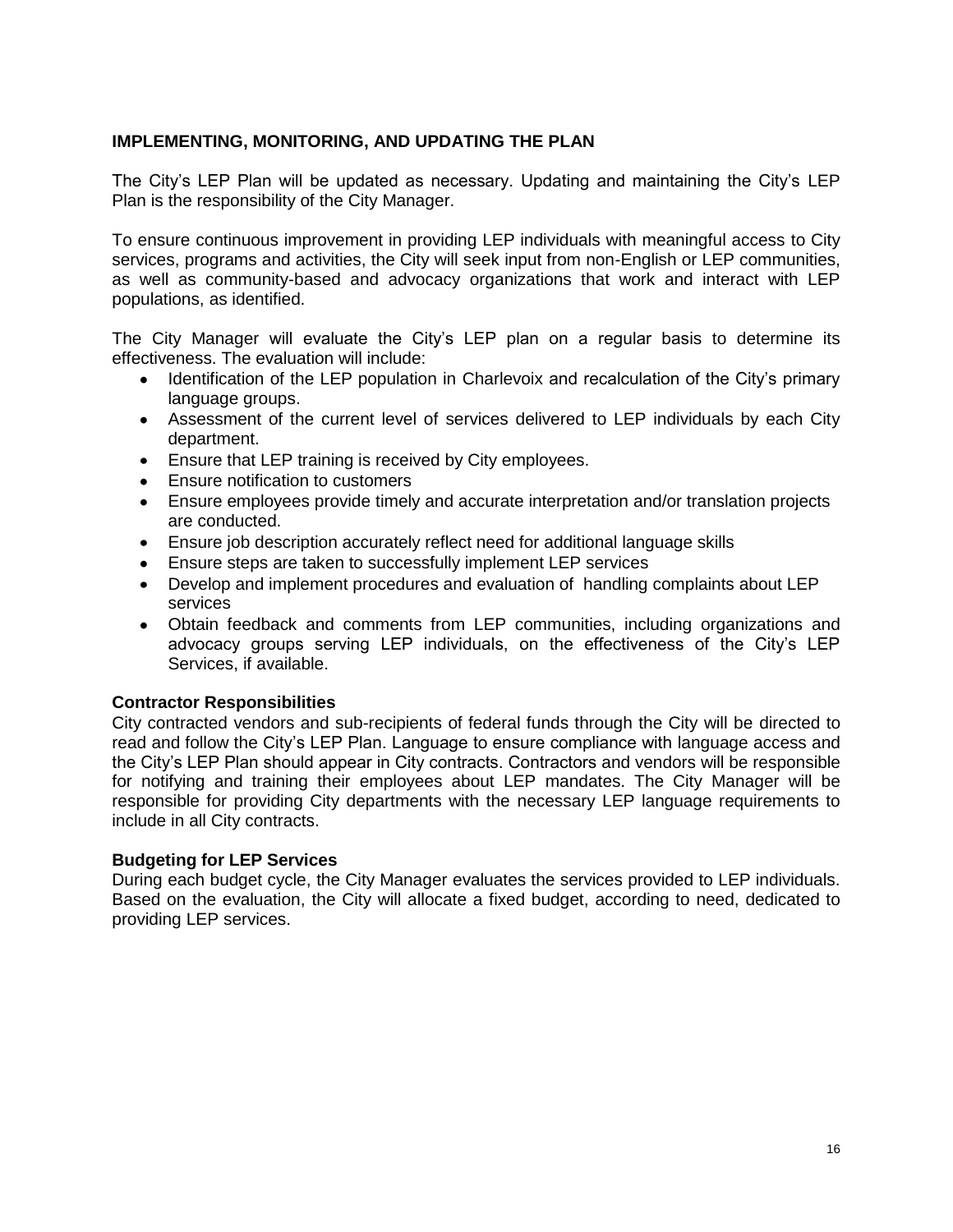## **COMPLAINT PROCESS**

Complaints regarding LEP services (e.g. poor customer service, timeliness or quality of interpreter services) may be made in a number of ways:

- Face-to-face (Complainant will be asked to fill out a complaint form)
- Telephone (City employees will be asked to fill out a complaint form on behalf of the complainant)
- $\bullet$  In writing via the U.S. mail
- In writing via electronic mail
- $\bullet$  In writing via fax

## **Department and City Manager Responsibilities**

City departments refer LEP individuals to the City Manager to submit complaints about services received. The City Manager will document actions taken to resolve each complaint in a timely manner. The City Manager will grant complainants at least 180 days (six months) from the alleged date of occurrence to file a complaint with the City.

See Appendix 4: LEP Language Access Public Complaint Form. Such written complaint should include the following information:

- Name, mailing address, and contact information (i.e. telephone number, email address, etc.)
- How, when, where, and why complainant believes he or she received unsatisfactory service. Include the location, names, and contact information of any witnesses.
- Other information that complainant deems significant

## The complaint must be sent to:

City Manager, City of Charlevoix, 210 State Street, Charlevoix, MI 49720 or fax to 231-547- 3617.

The City encourages all complainants to certify all mail that is sent through the U.S. Postal Service and ensure that all written correspondence can be tracked easily. For complaints originally submitted over the telephone, by fax or electronically via email, an original, signed copy of the complaint must be mailed to the City as soon as possible.

## **What happens to the complaint once it is submitted?**

The City Manager will address all complaints regarding LEP services in an expeditious and thorough manner.

A letter acknowledging receipt of the complaint will be mailed within seven business days of receipt. Please note that in a complainant's failure to provide subsequent requested information may result in the administrative closure of the complaint.

## **How will the complainant be notified of the outcome of the complaint?**

The City Manager will send a final written response letter to the complainant. If the letter notifies the complainant that the complaint was not substantiated, the complainant will also be advised of his or her right to 1) appeal within seven calendar days of receipt of the final written decision from the City Manager, and/or 2) file a complaint externally with the State of Michigan Civil Rights Division. Every effort will be made to respond to LEP complaints within 60 working days of receipt of such complaints, if not sooner. If response cannot be made within 60 working days, complainant will be informed of the expected response date.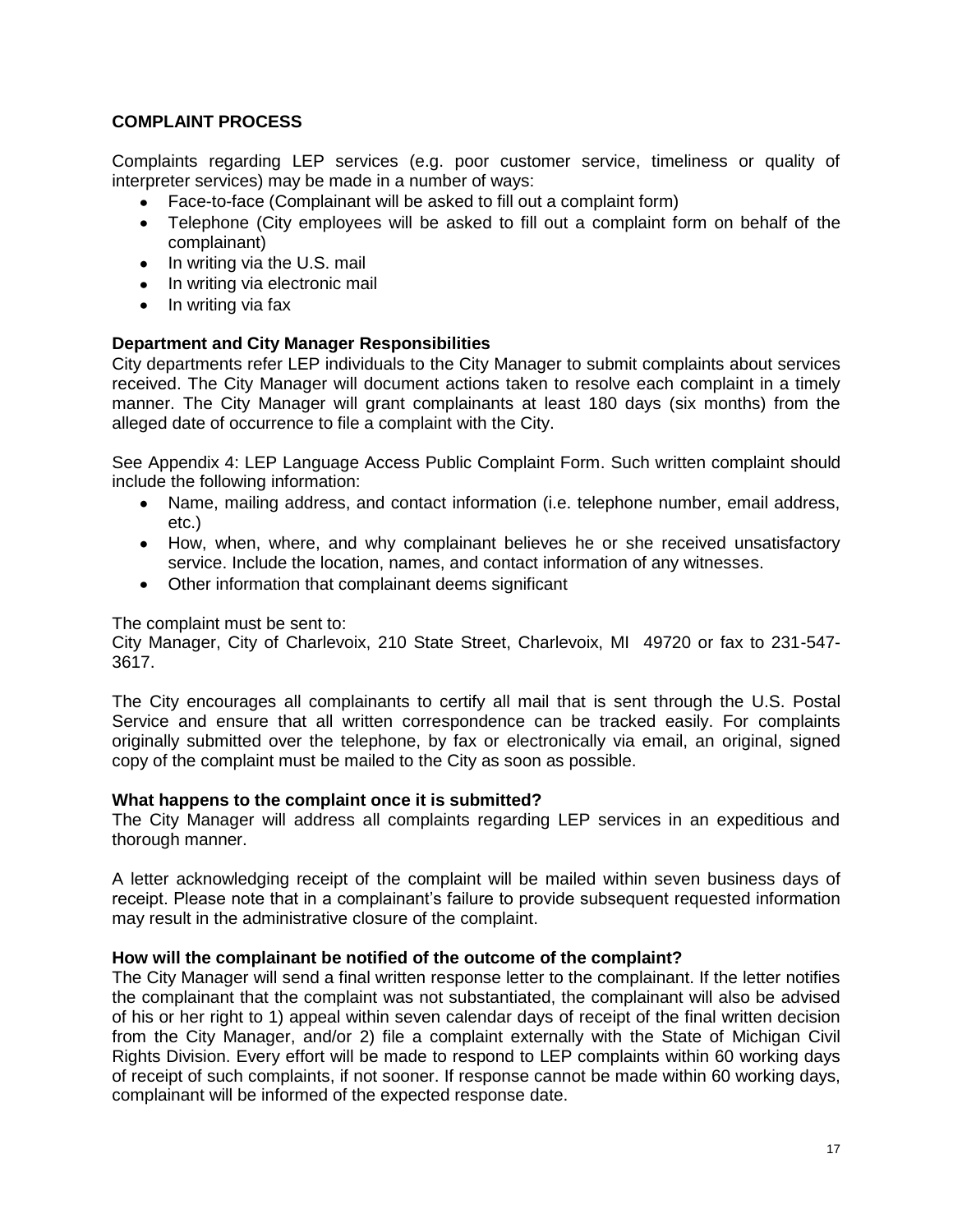## **RESOURCES AND REFERENCES**

**American Council of Teachers of Foreign Languages (ACTFL)** [http://www.actfl.org](http://www.actfl.org/)

**City of Charlevoix Website** [www.cityofcharlevoix.org](http://www.cityofcharlevoix.org/)

**Google translator** [www.translate.google.com](http://www.translate.google.com/)

**Limited English Proficiency – A Federal Interagency Website** [http://www.lep.gov](http://www.lep.gov/)

**Michigan Department of Transportation Website** [www.michigan.gov/documents/mdot](http://www.michigan.gov/documents/mdot)

**United States Department of Justice – Civil Rights Division** http://www.justice.gov/crt/cor/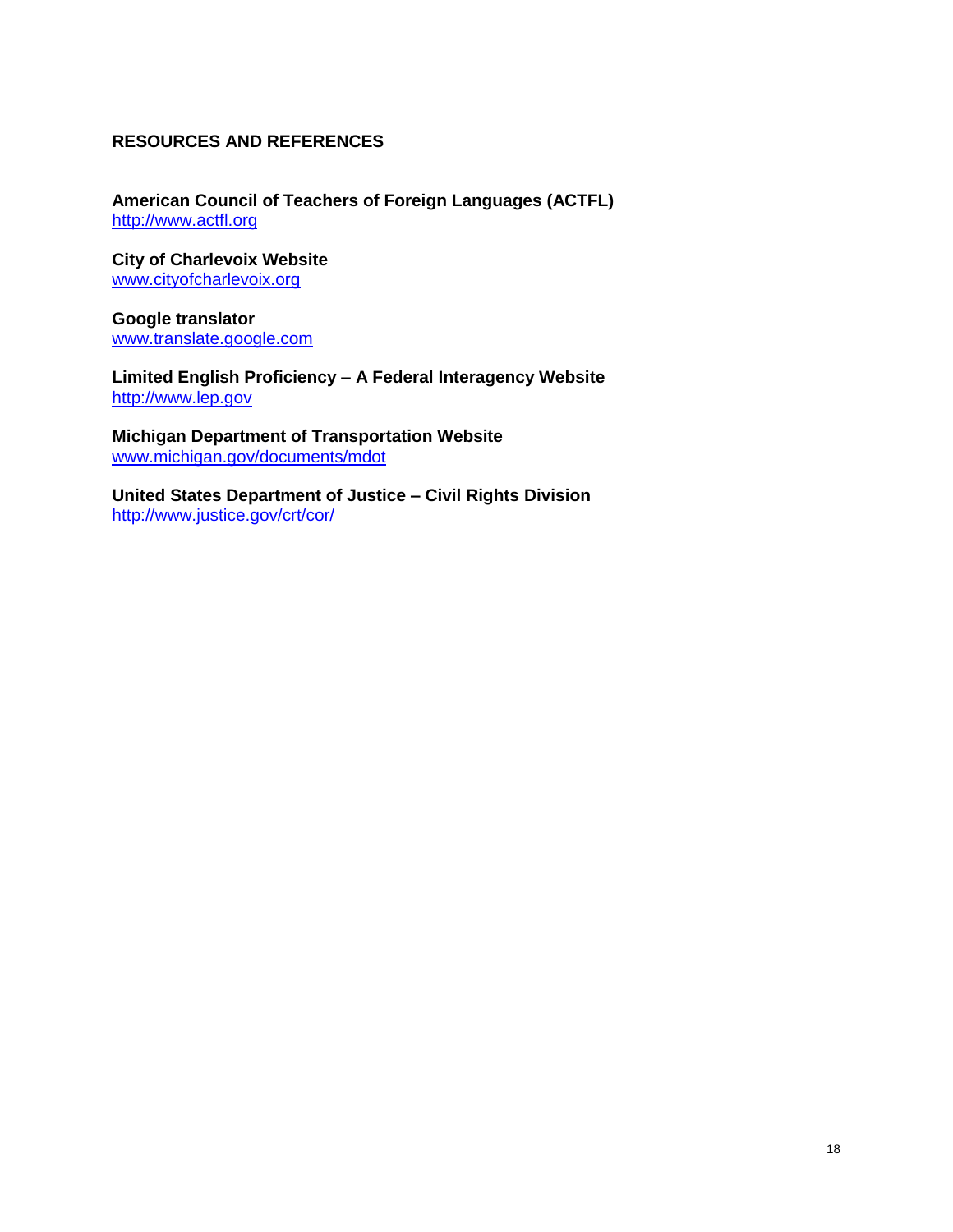## **APPENDIX 1 LEP Interpreter Services Poster Sample**



## **Interpreter Services**

**English**: Free Interpreter services are available. Please ask someone at the front desk.

**Español**: Servicios de intérprete gratis están disponibles. Por favor, pídale a alguien en la recepción.

## **APPENDIX 2: Language Block**

.

The following language block can be inserted as needed in City documents and forms.

**English:** Attention. If you want help translating this information, call 231-547-xxxx.

**Español:** La atención. Si quieres ayudar a traducir esta información, llame al 231-547-xxxx.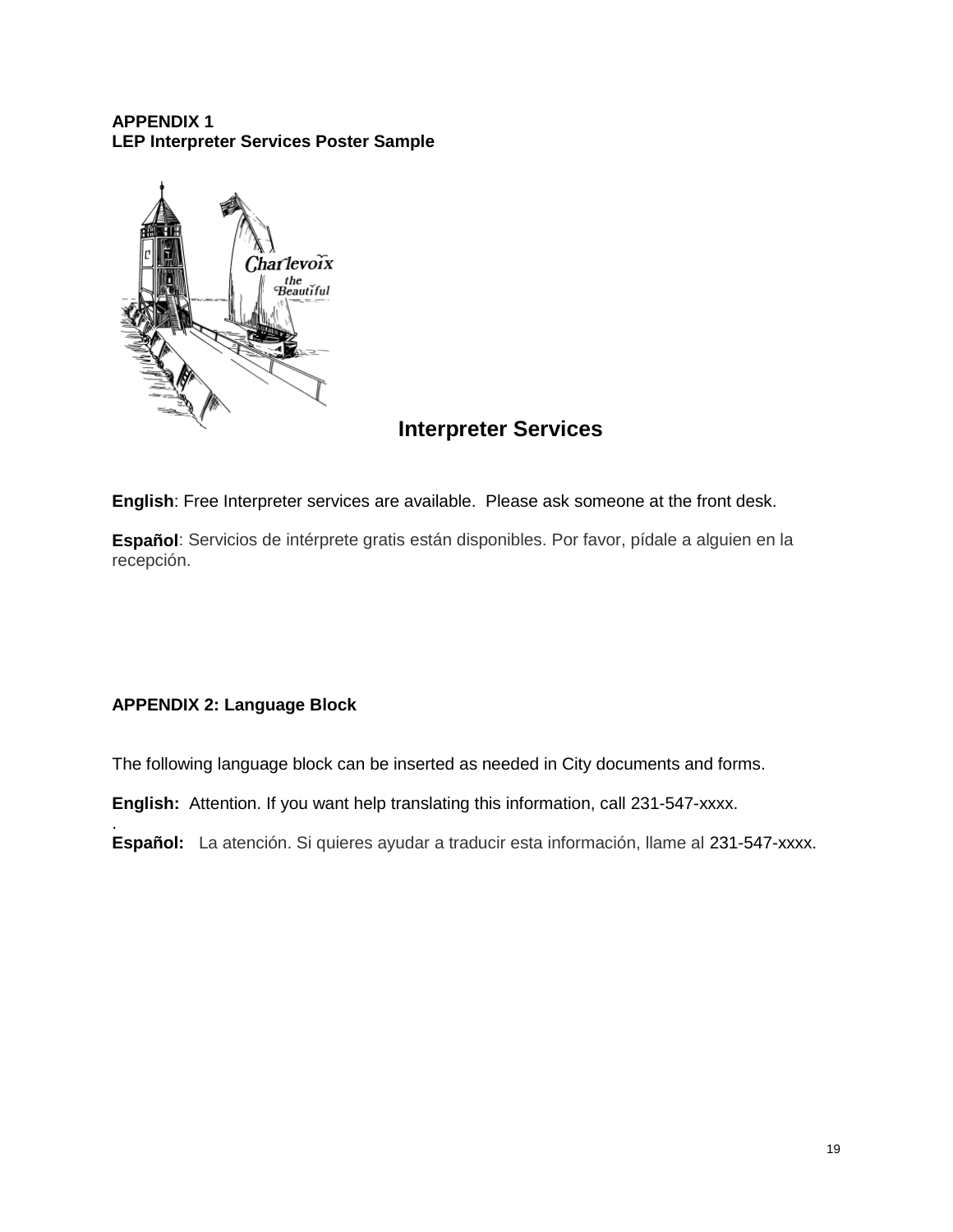## **APPENDIX 3: Waiver of Interpretation / Translation Services**

## **WAIVER OF INTERPRETATION / TRANSLATION SERVICES - English**

I, the contract term in the been informed of my rights to receive free and timely interpretation/translation services from the City of Charlevoix if the interpretation/translation services are needed to access City services, programs and activities as per Title VI of the Civil Rights Act of 1964, 42 U.S.C. § 2000d et seq.

I understand that I am entitled to these services at no cost to myself or other family members, but I want to provide my own interpreter/translator at this time.

will act as my interpreter/translator.

*(Name of person acting as interpreter/translator)*

*Initial*

- \_\_\_\_ I understand that I can withdraw this waiver at any time and request the services of an interpreter/translator, which will be paid for by the City of Charlevoix.
- \_\_\_\_ To the best of my knowledge, the person I am using to act as my own interpreter/translator is over the age of 18.
- I understand that this waiver pertains to interpreters/translator services only and does not entitle my interpreter/translator to act as my Authorized Representative.

Signature of Service Recipient: Date: \_\_\_\_\_\_\_\_\_\_\_\_\_\_

#### **RENUNCIA DE SERVICIOS DE INTERPRETACIÓN / TRADUCCIÓN - Español**

Yo, \_\_\_\_\_\_\_\_\_\_\_\_\_\_\_\_\_\_\_\_\_\_\_\_\_\_\_\_\_\_\_ ha sido informado de mis derechos a recibir gratuitamente y oportuna interpretación y / o servicios de traducción de la Ciudad de Charlevoix, si la interpretación y / o servicios de traducción necesarios para acceder a los servicios municipales, programas y actividades, como por el Título VI de la Ley de Derechos Civiles de 1964, 42 U.S.C. § 2000d et seq.

Yo entiendo que tengo derecho a estos servicios sin costo alguno para mí u otros miembros de la familia, pero quiero dar mi propio intérprete / traductor en este momento.

Actuará como mi intérprete/ traductor. (Nombre de la persona que actúa como intérprete / traductor)

*Inicial*

Entiendo que puedo retirar esta renuncia en cualquier momento y solicitar los servicios de un, el intérprete/ traductor cual será pagado por la Ciudad de Charlevoix.

\_\_\_\_ A lo mejor de mi conocimiento, la persona que estoy usando para actuar como mi propio intérprete / traductor está sobre la edad de 18 años.

Yo entiendo que esta renuncia se refiere a los intérpretes / servicios de traducción únicamente y no da derecho a mi intérprete / traductor para que actúe como mi representante autorizado.

Firma del destinatario del servicio: \_\_\_\_\_\_\_\_\_\_\_\_\_\_\_\_\_\_\_\_\_\_\_\_\_\_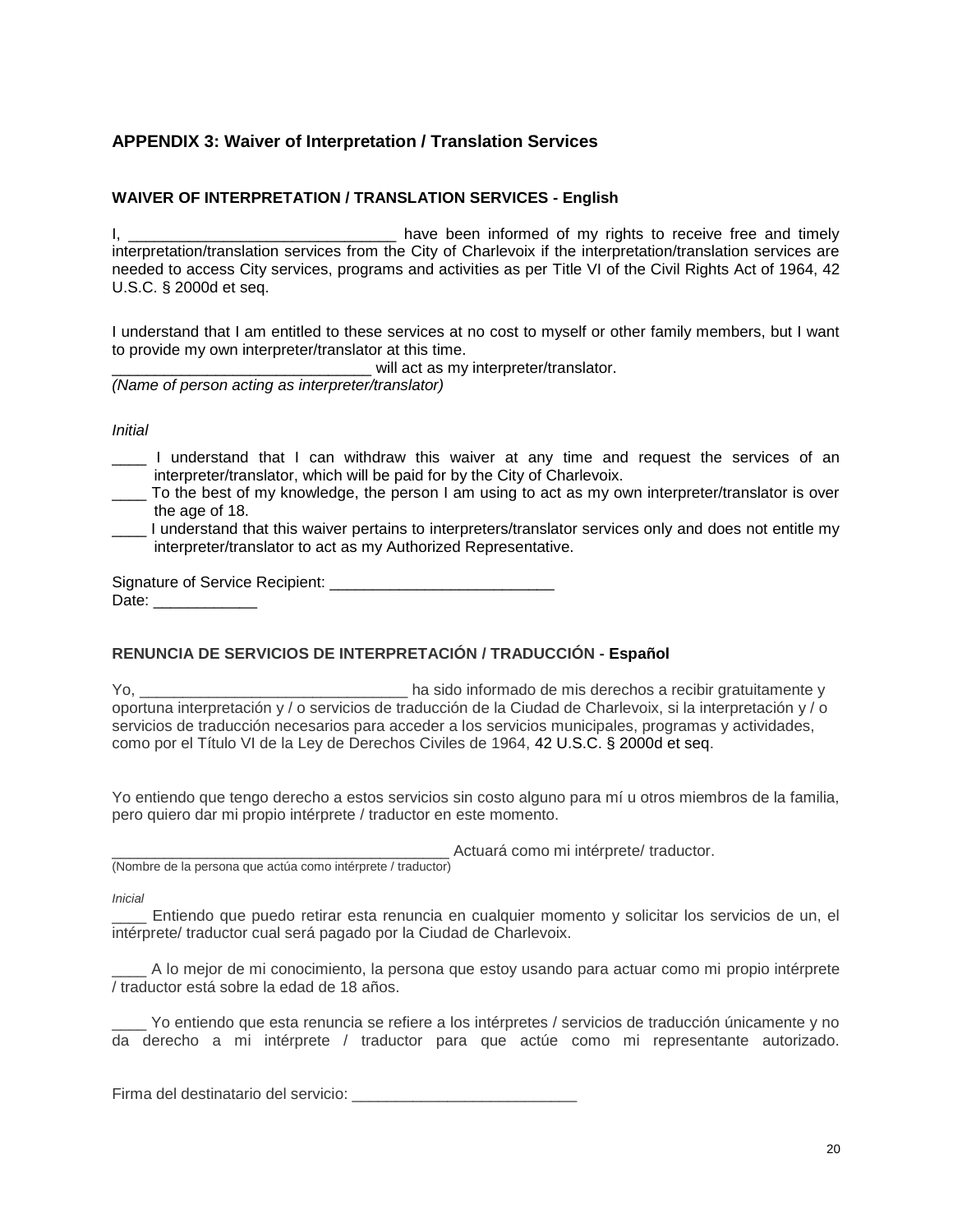Fecha:

## **APPENDIX 4: LEP Language Access Public Complaint Form**

## **LANGUAGE ACCESS PUBLIC COMPLAINT FORM - English**

Title VI, 42 U.S.C. § 2000d et seq**.,** enacted as part of the 1964 Civil Rights Act requires that *"No person in the United States shall, on the ground of race, color, or national origin, be excluded from participation in, be denied the benefits of, or be subjected to discrimination under any program or activity receiving federal financial assistance."*

If you feel you have been impacted as a result of non-compliance with Title VI of the Civil Rights Act of 1964 you may submit a formal complaint to the City Manager.

Disclaimer: Information required herein will assist the City of Charlevoix to determine whether your allegations represent a possible violation to the City's Limited English Proficiency (LEP) Plan. Please complete the following form in its entirety and to the best of your knowledge. This firm is subject to review and acceptance by the City Manager.

#### **Please Print Clearly**

| Today's Date:                                                                              | Primary Language:              |  |  |
|--------------------------------------------------------------------------------------------|--------------------------------|--|--|
| Name:                                                                                      |                                |  |  |
| Address:                                                                                   |                                |  |  |
| City/State/Zip Code:                                                                       |                                |  |  |
| Telephone number (Home/Cell):                                                              |                                |  |  |
| Name of person affected:                                                                   |                                |  |  |
| Address of person affected:                                                                |                                |  |  |
| City/State/Zip Code:                                                                       |                                |  |  |
| Date of alleged occurrence:                                                                |                                |  |  |
| Where did the alleged occurrence take place? Please identify the City Department involved. |                                |  |  |
|                                                                                            |                                |  |  |
| Nature of complaint: _____ Lack of assistance in your language                             | _ Lack of translated materials |  |  |
| _ Other (please specify):                                                                  |                                |  |  |
| Name of the City employee who tried to assist you:                                         |                                |  |  |
| Did you alert a City employee of your language preference? ___ Yes __ No                   |                                |  |  |
| If yes, how?                                                                               |                                |  |  |
|                                                                                            |                                |  |  |
|                                                                                            |                                |  |  |
| If yes, how?                                                                               |                                |  |  |
| Were the documents translated in your language? $\Box$ Yes $\Box$ No                       |                                |  |  |

*(form continued)*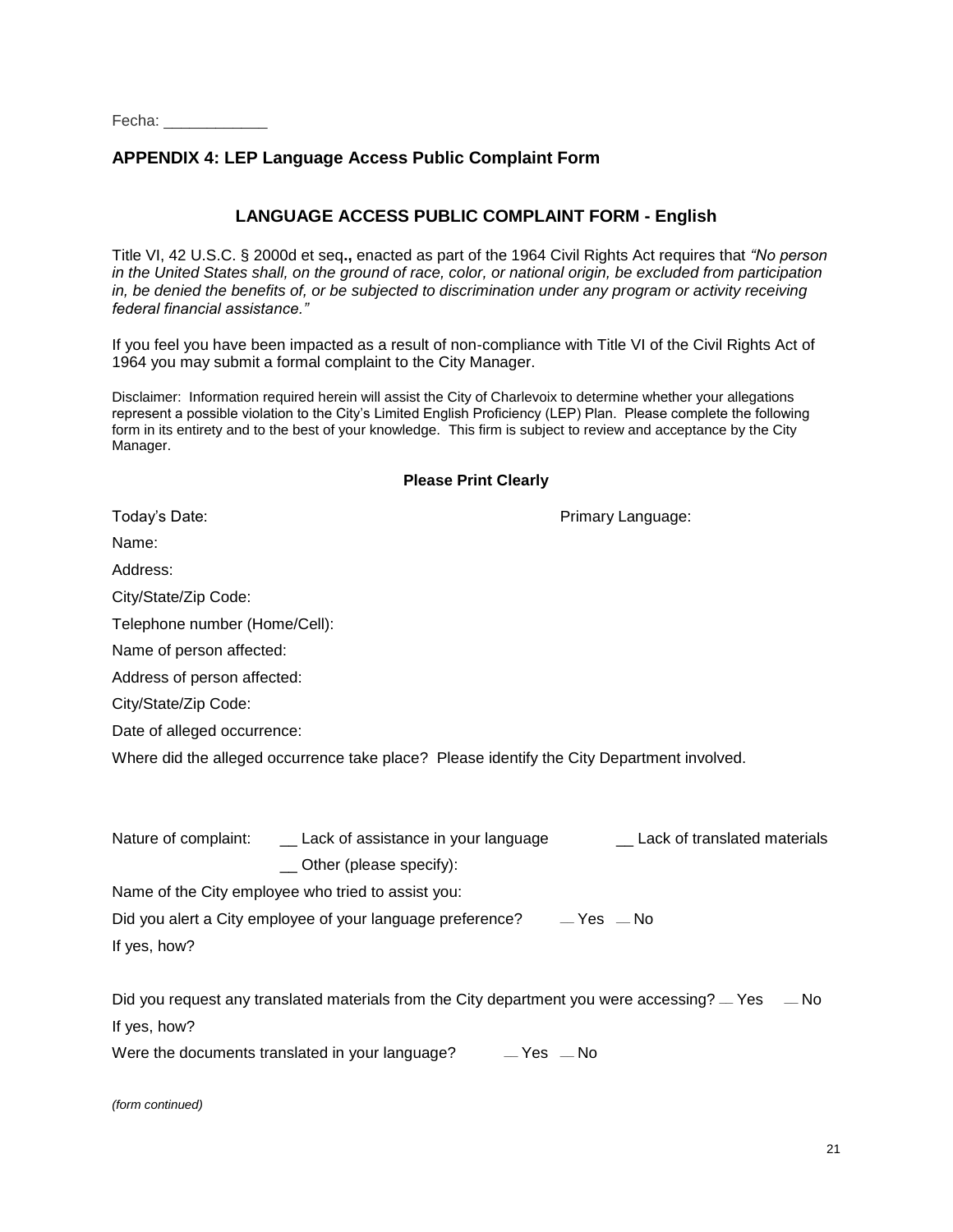*(form continued)*

Describe how you were not provided meaningful access to City services and programs:

Please list any and all witnesses' names and phone numbers: